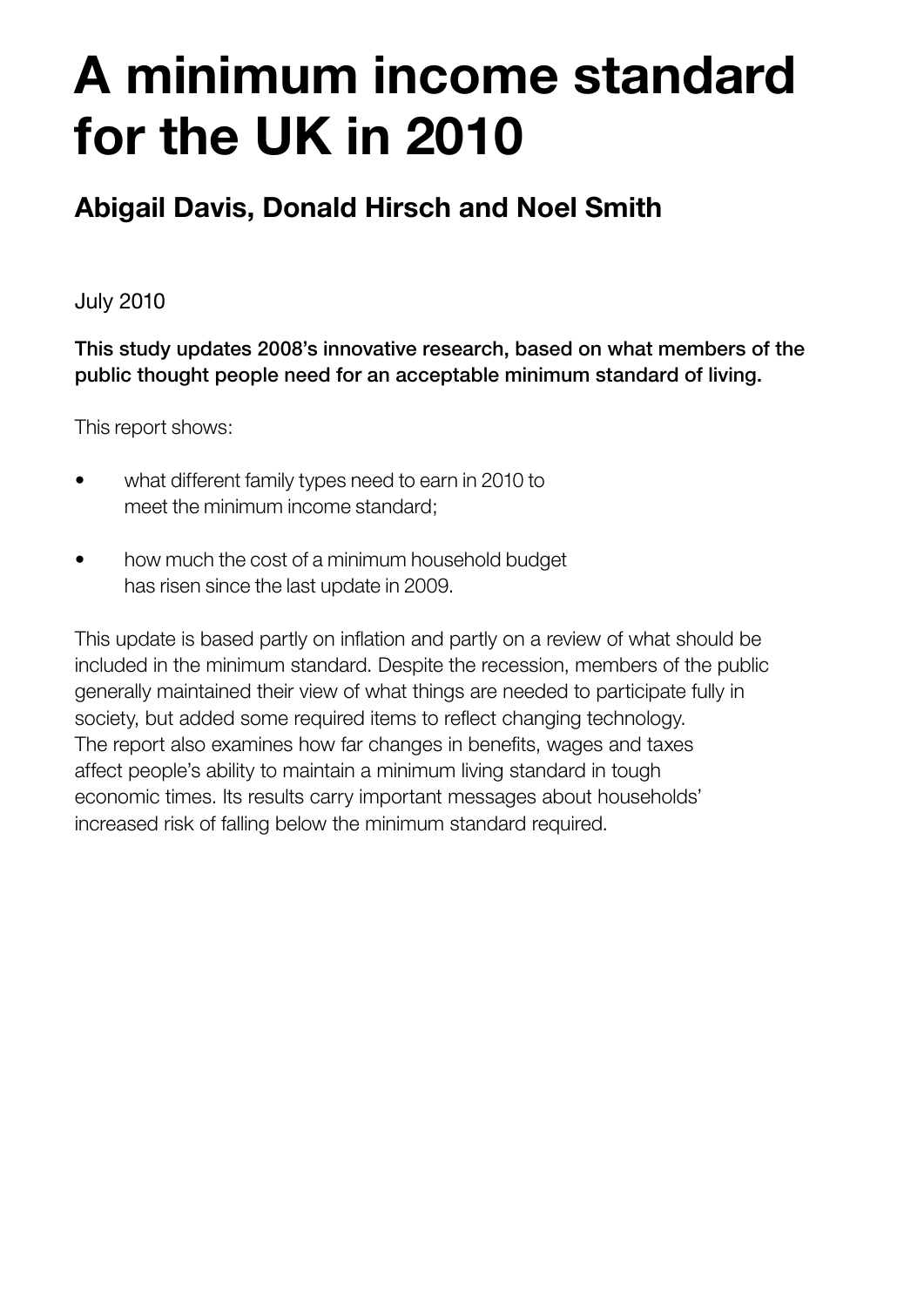# **Contents**

**[Executive summary](#page-2-0)**

- **[1 Introduction](#page-5-0)**
- **[2 MIS and changes in prices](#page-9-0)**
- **[3 Revising what is included in the minimum](#page-13-0)**
- **[4 The 2010 budgets](#page-22-0)**
- **[5 Conclusion](#page-27-0)**
- **[References](#page-29-0)**
- **[Acknowledgements](#page-31-0)**
- **[About the authors](#page-31-1)**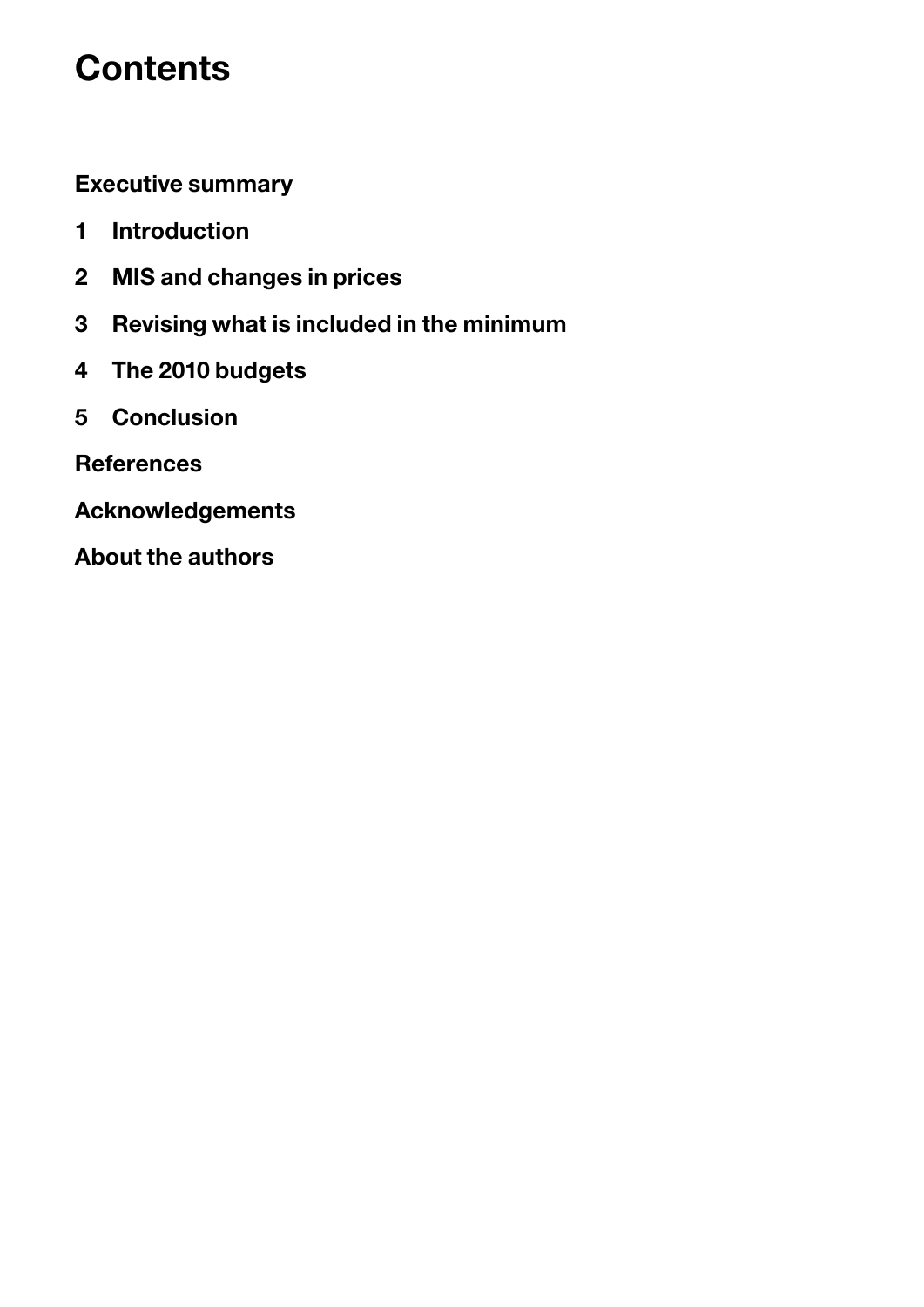### <span id="page-2-0"></span>**Executive summary**

This report presents the 2010 update of the Minimum Income Standard (MIS), originally published in 2008. The standard is based on research into what items members of the public, informed where relevant by expert knowledge, think should be covered by a household budget in order to achieve a minimum socially acceptable standard of living. Originally researched as a standard for Britain, it has now been extended to cover the whole of the UK, after additional research in Northern Ireland.

 Living expenses and living standards change over time, and the MIS needs to keep up to date. The report considers two aspects of uprating the standard for 2010: changes in prices that influence the cost of a minimum 'basket' of goods and services, and changes in society that may influence what items should be included in that basket.

#### **Price uprating**

Overall prices have risen by 3.7 per cent in the year to April 2010 on the government's main inflation indicator, the Consumer Prices Index (CPI). Based on an analysis of the price rises in the types of goods and services included in a minimum budget, we estimate that the minimum cost of living has risen at close to the general inflation rate – at between 3 per cent and 4 per cent for various households. This modest rise in the cost of a minimum budget in 2010 follows a much sharper increase the previous year, because there was not a repeat of the steep rises in the price of food and domestic fuel that were a feature of that year. However, since MIS was first published in 2008, it has increased by over 8 per cent, compared with 6 per cent for the CPI and just 4 per cent for the Retail Prices Index (RPI).

 Further analysis shows that over the decade to 2010, the cost of a minimum budget has gone up by 38 per cent, much faster than the 23 per cent rise in CPI and 31 per cent rise in RPI. This is attributable to large rises in the cost of things like food, council tax and public transport, on which people on minimum incomes spend a greater than average proportion of their household budgets. This high inflation rate faced by people on low incomes means that their living standards will have fallen substantially if their wage and benefit income rose only in line with official inflation. For example, a single person who could just afford the minimum in 2000 and subsequently had their income 'inflation-adjusted' using the Consumer Prices Index would now be nearly £20 a week short of what they need, representing over 10 per cent of their minimum household budget.

#### **A review of minimum household needs**

As society changes, the definition of what households need in order to have a minimum acceptable standard of living is likely to change too. Every few years, research with members of the public on which MIS is based will be repeated in full. In 2010, it was too early to repeat the original research, undertaken two years previously, but a limited review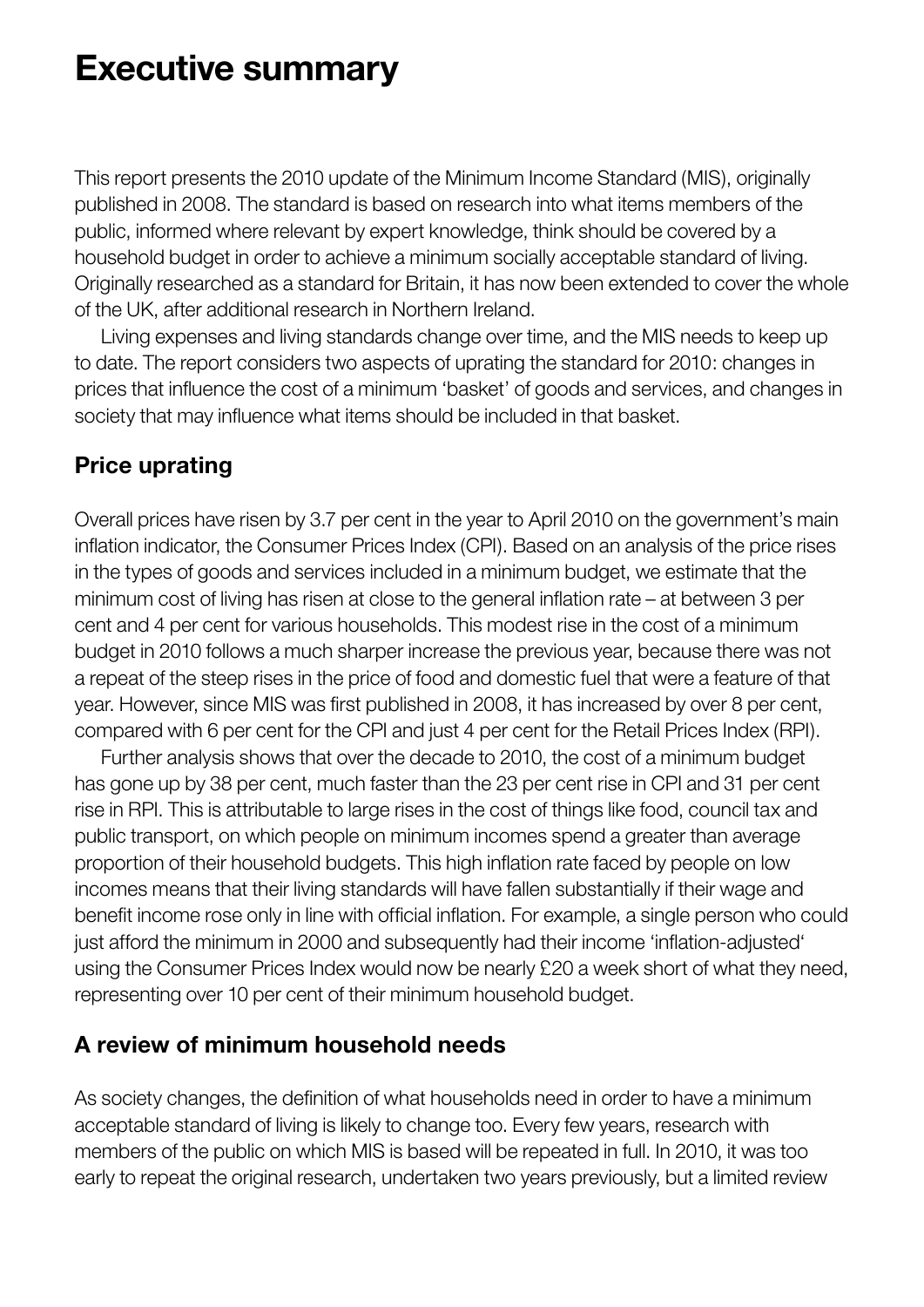looked at the case for making some initial adjustments to the budget items. Nine groups of members of the public were assembled to consider whether there is a case for such change for budgets across different household types.

 The main finding of this research was that, despite recession, the norms identified in 2008 are largely unchanged. Members of the public still believe that, as a minimum, households need both to meet physical requirements and to be able to participate in society. For example, they still think that a certain basic budget for going out is required, that people need to be able to buy birthday presents and that everyone needs at least a week's holiday away each year, although going abroad is not a minimum need. The groups did not change the amounts allocated for these activities.

 The research also confirmed that items such as fridge-freezers, DVD players and mobile phones are such an integral part of modern life that everyone should be able to afford them. Apart from pensioners, the groups also now thought that every household requires a computer with an Internet connection. This was the biggest change in the budgets; previously only families with school-aged children were said to need computers and only with secondary school age children the Internet. The working-age participants in the research argued that the Internet is now used so widely in life – from applying for jobs to getting discounts – that people without it are disadvantaged. Pensioners had mixed views on computers, but did not decide that they were yet a clear necessity for pensioner households.

 The review groups confirmed the earlier finding that a car is not an essential item that everyone needs, and agreed that a minimum budget should cover only public transport, supplemented where necessary by taxi journeys. However, they increased the amounts needed for taxis from the figures set in 2008.

#### **The 2010 budgets and changes in wage and benefit requirements**

In the new budgets, a single person requires £175 a week excluding rent, up from £168 in 2009. This requires earnings of £14,400 a year (based on assumptions about minimum housing costs). A couple with two young children requires £403 a week excluding rent and childcare, and a lone parent with a 1-year-old needs £234; these families need to earn £29,200 and £12,500 a year respectively in order to reach the minimum. A pensioner couple needs £222 a week.

 An online Minimum Income Calculator makes it possible to calculate the equivalent for most household types in Britain – see www.minimumincome.org.uk.

 These budgets require a wage well above the minimum wage of £5.80 an hour for most household types, even with all adults working full time. A living wage of £7.60 would be needed to cover the majority of household types. This requirement has risen sharply over the past year. A contributing factor has been the failure to raise tax allowances and adjust parts of the tax credit system to take account of inflation, which has particularly hit low-earning families with children. The effect of the June 2010 Budget increase in tax allowances will be to reduce the living wage requirement by 27p, but this will be offset by changes in tax credits that raise it by 15p and by other factors. The freezing of Child Benefit could add 4p to the requirement.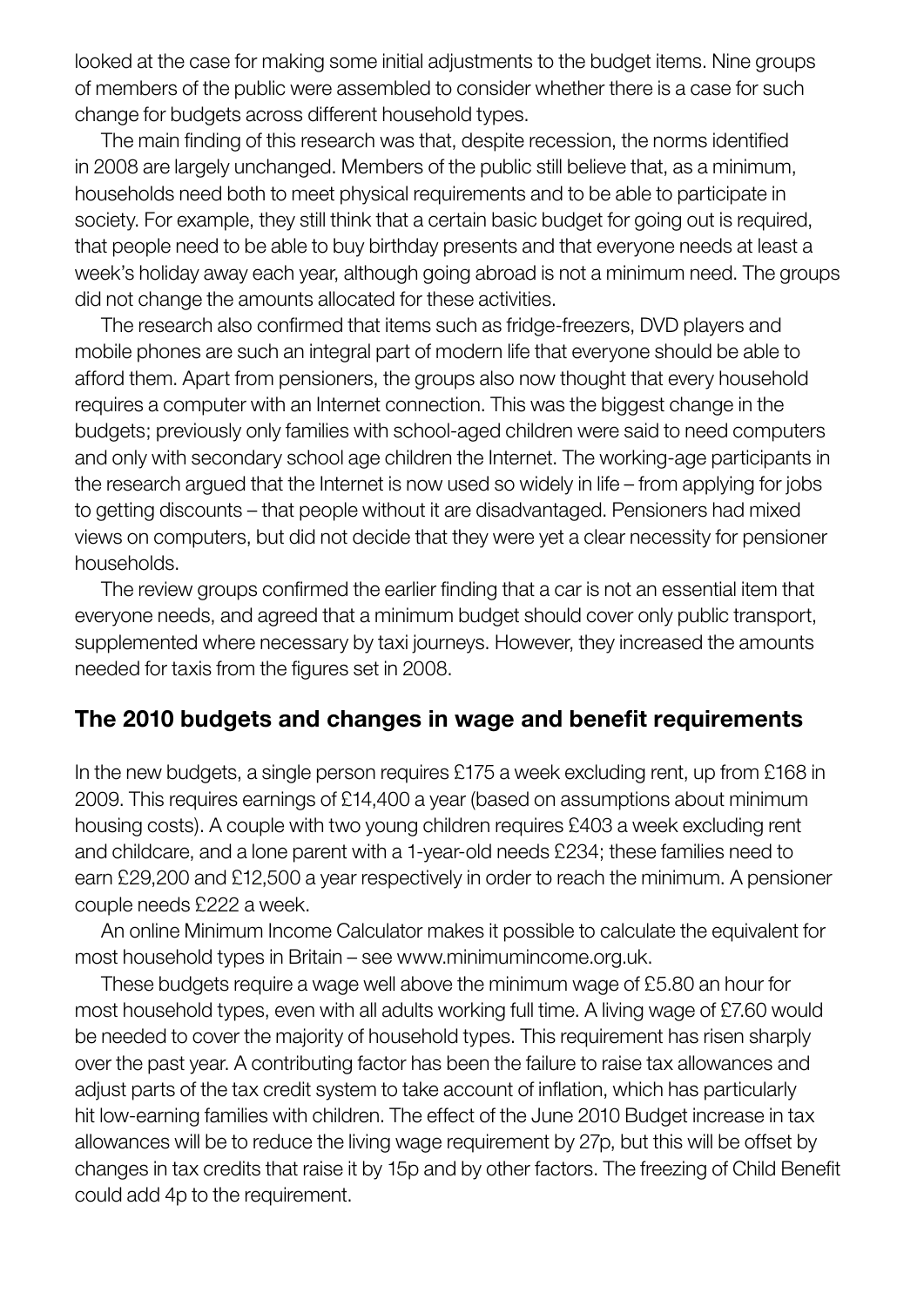For non-working households, benefits continue to fall well short of providing a minimum acceptable income, although pensioners claiming the Pension Credit get enough to meet the standard. Benefits declined relative to the Minimum Income Standard in 2010.

#### **Conclusion**

This report finds that the ways in which people define and identify necessities has not obviously been affected by the recession. Those taking part in the research reported thinking more carefully about what was really necessary, but the items that they defined as being 'wants' not 'needs' – from dishwashers to foreign holidays – were mainly the same in 2010 as they had been in 2008, and therefore remained excluded from the budgets. In this sense, the original MIS exercise anticipated the way in which many people are now having to think carefully about their own consumption, distinguishing those items of spending that are really essential for an acceptable living standard.

 From this stable base, MIS budgets have risen slightly in 2010, partly because of inflation and partly because computers and the Internet have been reclassified as minimum requirements for many households. With wages largely stagnant and the taxation, benefits and tax credit system failing to be uprated in line with rises in the MIS in 2010, low-income households are more vulnerable than two years ago to falling below a minimum acceptable standard of living. Without action to combat these effects, social and economic exclusion are likely to rise.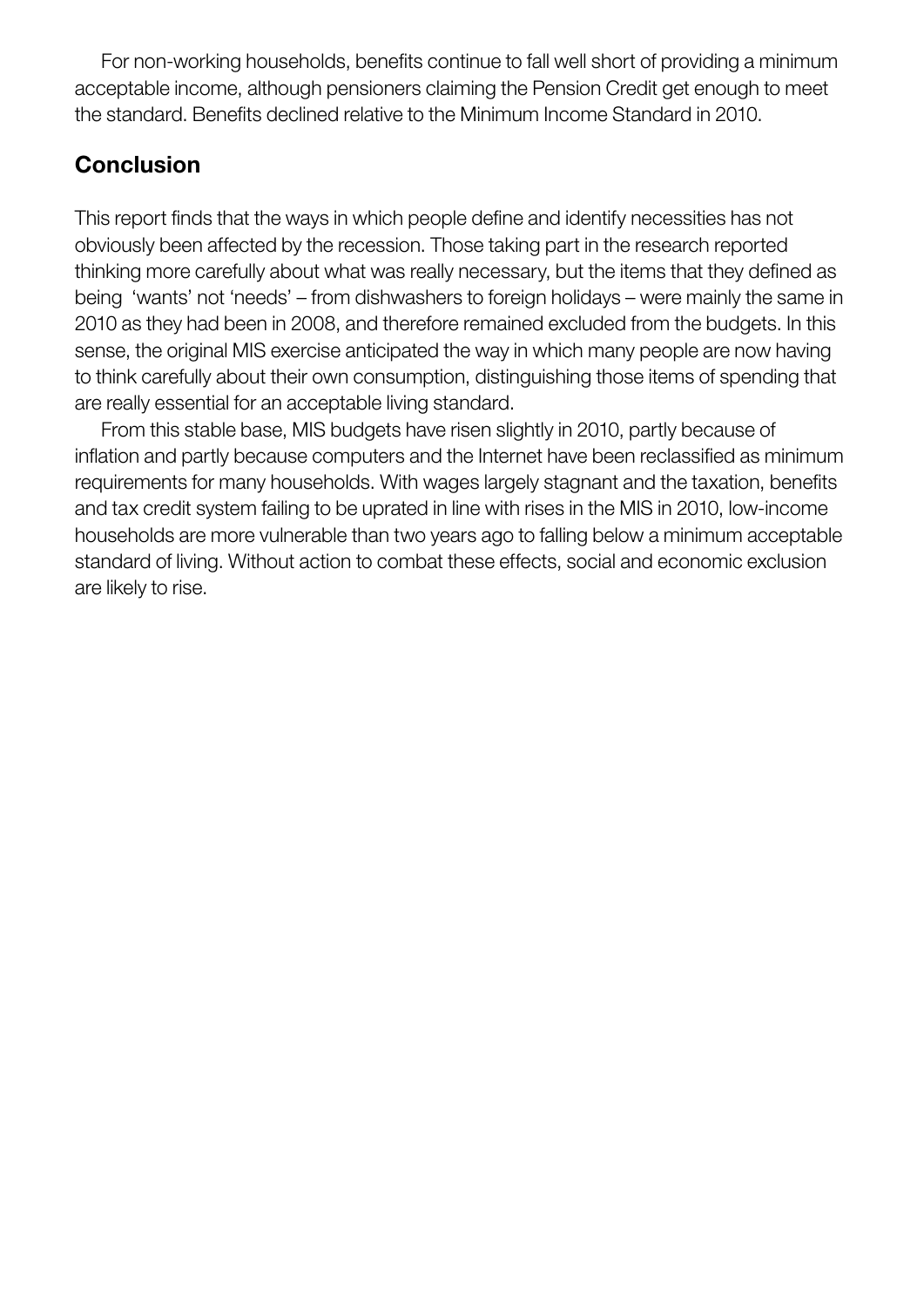# <span id="page-5-0"></span>**1 Introduction**

How much is needed to achieve a minimum acceptable standard of living in the United Kingdom today? In 2008, the first Minimum Income Standard for Britain (MIS) produced income standards based on detailed research into what ordinary people think should go into a minimum household budget, supported by expert knowledge on certain physical living requirements, including nutrition (Bradshaw *et al.*, 2008; see also summary of MIS in Box 1).

#### **Box 1 MIS in brief**

#### *What is MIS?*

The Minimum Income Standard is the income that people need in order to reach a minimum socially acceptable standard of living in the United Kingdom today, based on what members of the public think. It is calculated by specifying baskets of goods and services required by different types of household in order to meet these needs and to participate in society.

#### *How is it arrived at?*

A sequence of groups have detailed negotiations about what things a family would have to be able to afford in order to achieve an acceptable living standard. Experts check that these specifications meet basic criteria such as nutritional adequacy, and in some cases feed back information to subsequent research groups that check and amend the budgets. Each group typically comprises six to eight people from a mixture of socio-economic backgrounds, but each group has people from the particular demographic category under discussion – for example, pensioner groups decide the minimum for pensioners.

#### *What does it include?*

Groups in the original research defined MIS as follows:

*A minimum standard of living in Britain today includes, but is more than just, food, clothes and shelter. It is about having what you need in order to have the opportunities and choices necessary to participate in society.* 

Thus, a minimum is about more than survival alone. It covers needs, not wants, necessities, not luxuries. In identifying things that everyone should be able to afford, it does not attempt to specify extra requirements for particular individuals and groups – for example, those resulting from living in a remote location or having a disability. So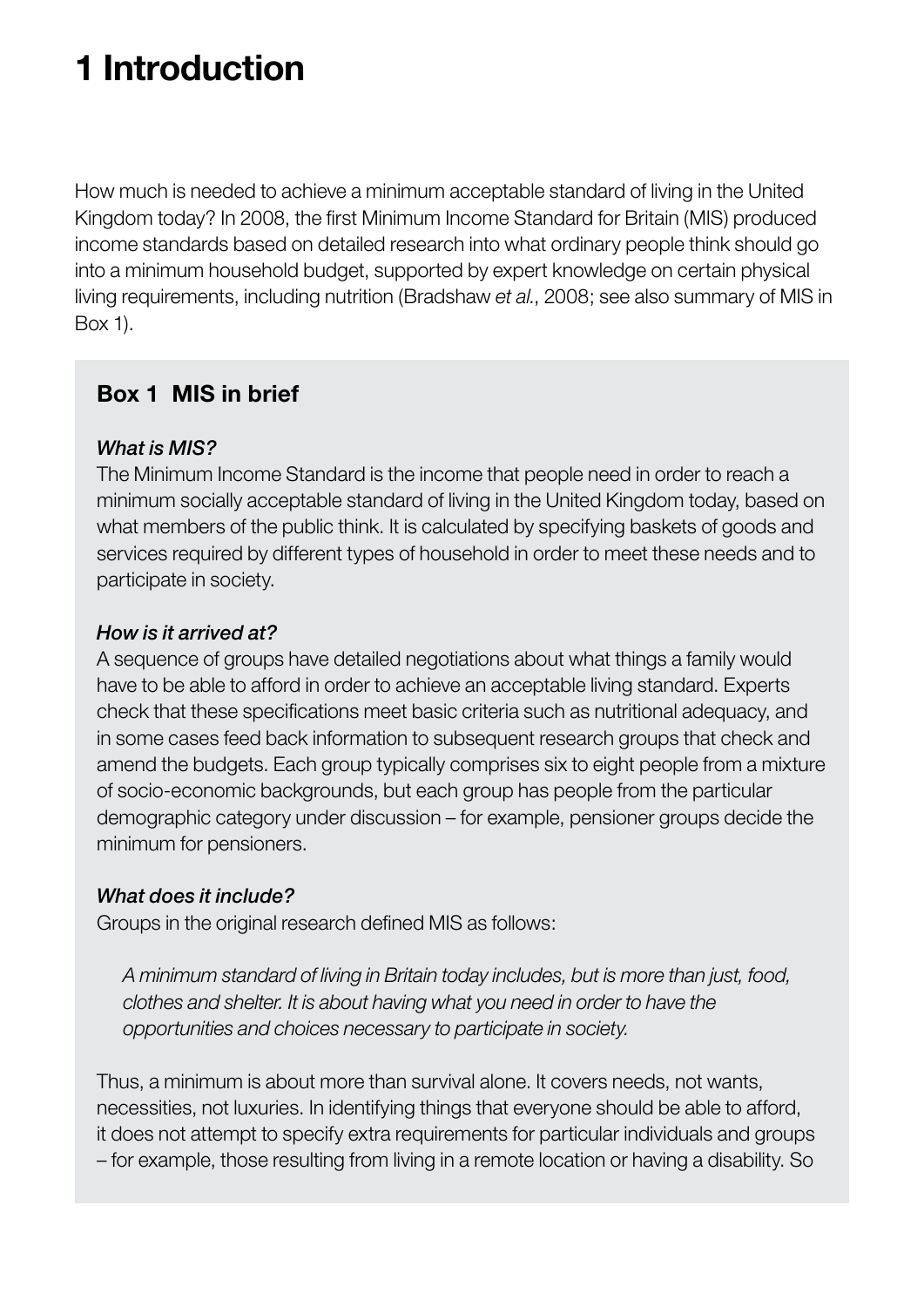not everybody having more than the minimum income can be guaranteed to achieve an acceptable living standard. However, someone falling below the minimum is unlikely to achieve such a standard.

#### *To whom does it apply?*

MIS applies to 'nuclear' families comprising a single adult or couple with or without dependent children. It covers most such households, with its level adjusted to reflect their makeup. It does not cover families living with other adults, such as households with grown-up children.

#### *Where does it apply to?*

MIS was originally calculated as a minimum for Britain; subsequent research in Northern Ireland carried out in 2009 showed that the required budgets there are all close to those in the rest of the UK, so the national budget standard now applies to the whole of the United Kingdom.

#### *How is it related to the poverty line?*

MIS is relevant to the discussion of poverty, but does not claim to be a poverty threshold. This is because participants in the research were not specifically asked to talk about what defines poverty. However, it is relevant to the poverty debate in that almost all households officially defined as being in income poverty (having below 60 per cent of median income) are also below MIS. Thus households that face relative poverty on this measure are generally unable to reach an acceptable standard of living as defined by members of the public.

#### *Who produced it?*

The original research was funded by the Joseph Rowntree Foundation (JRF). It was conducted by the Centre for Research in Social Policy (CRSP) at Loughborough University in partnership with the Family Budget Unit at the University of York. Updating is being carried out by CRSP, again with JRF funding.

#### *When was it produced and how is it being updated?*

The original research was carried out in 2007 and the findings presented in 2008 were costed using April 2008 prices. Every July, new MIS figures are published, updated to April of the same year. The updates take on board inflation and changes in minimum needs as set out in Figure 1.

 As part of that project, there was a commitment to keep MIS up to date, in order to reflect changes over time in both the cost of living and the social norms that determine what items are included in the calculation of a minimum budget. Following initial price uprating in 2009, the research team has now defined a framework for annual updating of MIS, and secured funding from the Joseph Rowntree Foundation to produce further updates in 2010,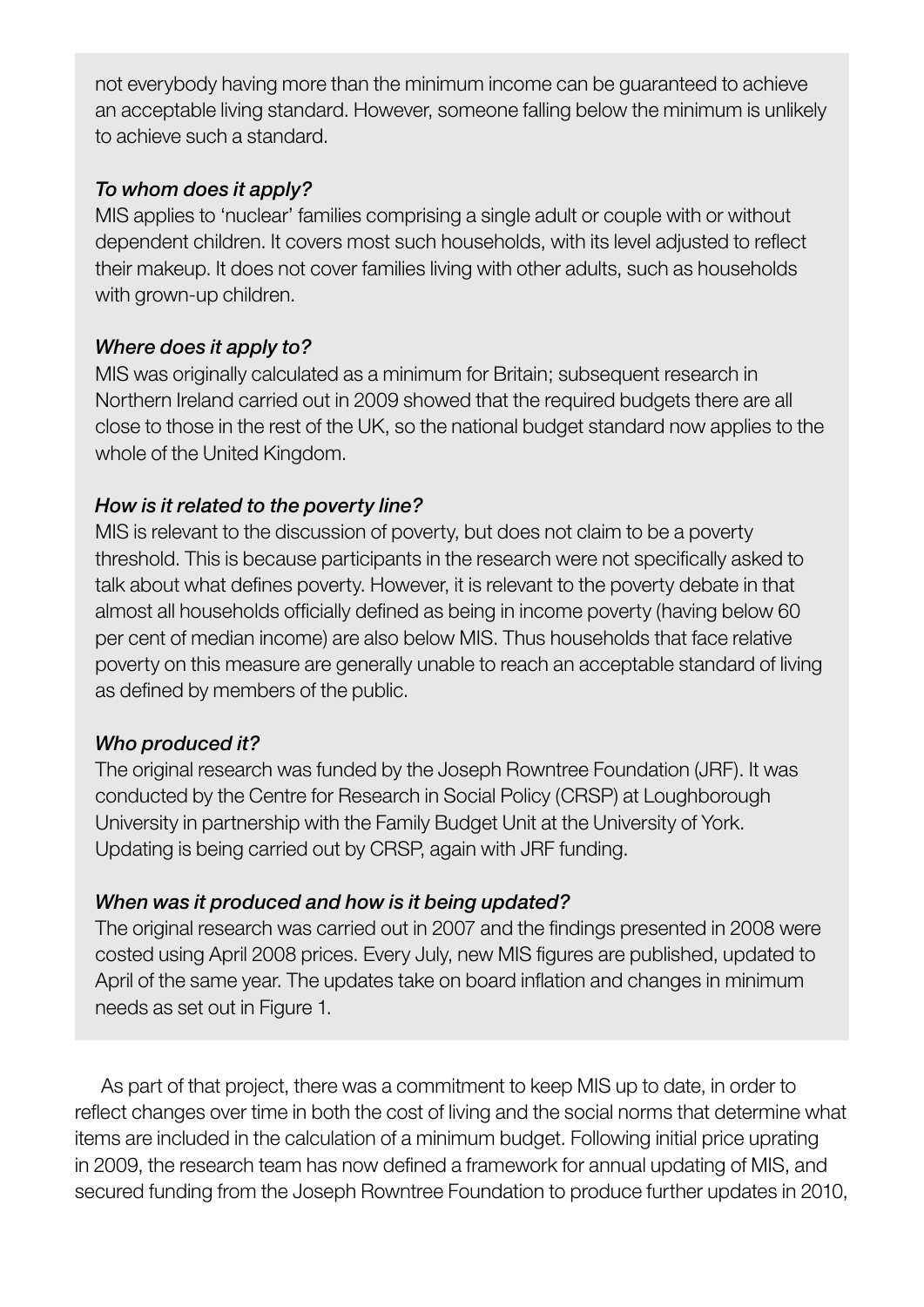2011, 2012 and 2013. This report gives the results for 2010, now covering the whole of the United Kingdom and not just Great Britain (see Box 1).

 The first step is to ensure that MIS is uprated for inflation. As discussed below, the updating framework makes annual adjustments in the MIS budgets to reflect changes in prices in each category of goods and services included. This involves a straightforward application of inflation rates in the relevant components of the Retail Prices Index (RPI).

 Adjustments for changes in minimum living standards themselves are less straightforward. It is clear that over long periods of time, as societies such as that of the UK have grown more prosperous and as general consumption patterns have changed, attitudes to essentials have changed too. This makes it necessary to revisit periodically budget research, 'rebasing' budgets on a revised set of necessities every few years. However, on its own, this could create sudden 'jumps' in the published standard in each rebasing year, as adjustments for changes in living standards take effect. As far as possible, the MIS programme seeks to avoid sudden jumps, by estimating change on a more continuous basis. An initial proposal for estimating change in this way, based on observed rates of increase in average household spending, has not been feasible, however, because the fact that spending data is out of date proved more problematic than previously anticipated, because of economic volatility. The two-year-old expenditure data available in 2009 still showed spending going up, even though by that time incomes were falling (Hirsch *et al.*, 2009).

 The MIS updating framework has adopted an alternative approach: to carry out a 'review' of budgets every two years, in order to make interim additions or subtractions based on new research. The reviews will look selectively at budgets for each main household type, to see where there is a clear-cut case for such changes. Every four years, there will also be a complete rebase (repeating the research from scratch) for about half of the household types covered, so that each household type's budget will be re-researched every eight years.

 The schedule for carrying out this updating work is shown in Figure 1. The first review of the budgets was carried out in 2010, and is reported in Chapter 3 below. The budgets for families with children will be rebased from fresh research in 2012, and the same is planned for households without children in 2016.

 Chapter 2 of this report estimates the increase in the cost of MIS budgets between April 2009 and April 2010, using data from the Retail Prices Index. Chapter 3 looks at the case for revising what is in the budgets based on the review of MIS budgets carried out in early 2010. Here, we report on the decisions made by nine review groups, and on the consequent revisions made to the list of goods and services required for a minimum acceptable standard of living. Chapter 4 summarises a revised set of budgets, updated to April 2010, looks at what incomes are needed to afford these budgets and compares these to benefits, to the poverty line and to earnings on the National Minimum Wage (NMW). The report concludes with a reflection on the degree of change and continuity since 2008 in what is included in the budgets used for the 2010 Minimum Income Standard.

 Box 1 summarises the main features of MIS. For further detail, see Bradshaw *et al.*, 2008. The results of MIS, updated to April 2010, are available in full on the online Minimum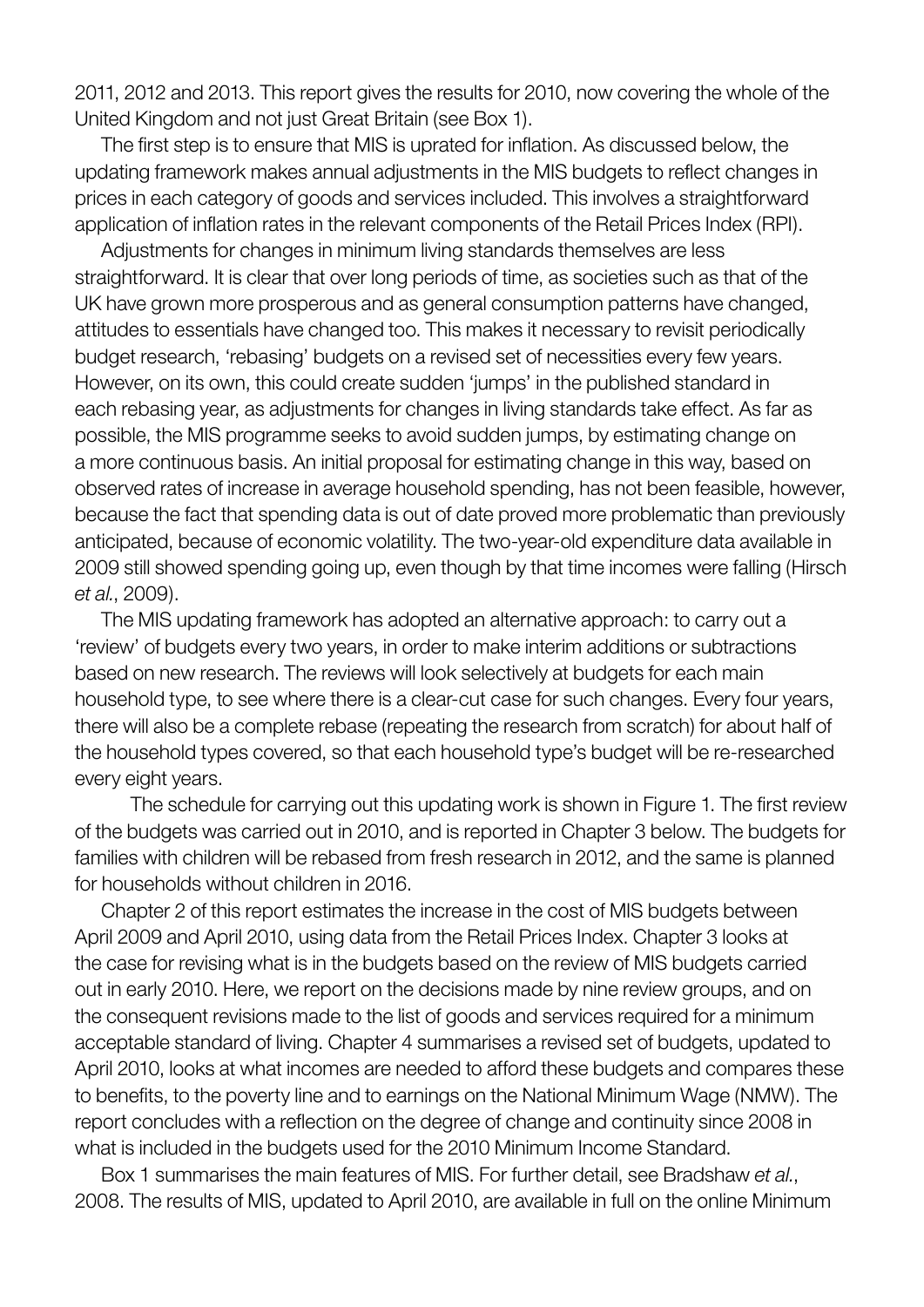#### Figure 1. Planned programme of research

| <b>PUBLICATION DATE</b>    | 2008                 | 2009      | This report<br>2010 | 2011      | 2012          | 2013      | 2014          | 2015      | 2016          |
|----------------------------|----------------------|-----------|---------------------|-----------|---------------|-----------|---------------|-----------|---------------|
| Families with children:    |                      |           |                     |           |               |           |               |           |               |
| Contents of budgets        | Original<br>research |           | <b>Review</b>       |           | <b>Rebase</b> |           | <b>Review</b> |           | <b>Review</b> |
| Price of items             | Pricing              | Inflation | Inflation           | Inflation | Pricing       | Inflation | Inflation     | Inflation | Inflation     |
|                            |                      |           |                     |           |               |           |               |           |               |
| Families without children: |                      |           |                     |           |               |           |               |           |               |
| Contents of budgets        | Original<br>research |           | <b>Review</b>       |           | <b>Review</b> |           | <b>Review</b> |           | Rebase        |
| Price of items             | Pricing              | Inflation | Inflation           | Inflation | Inflation     | Inflation | Inflation     | Inflation | Pricing       |
| 7.                         |                      |           |                     |           |               |           |               |           |               |

#### Definitions:

| Rebase    | Repeat original research to create new budgets from scratch               |
|-----------|---------------------------------------------------------------------------|
| Review    | Groups consider whether existing budgets need selective changes           |
| Pricing   | Identify current prices of individual items from suppliers                |
| Inflation | Apply RPI-based uprating method to adjust budget costs from previous year |

Income Calculator at www.minimumincome.org.uk. This allows users to specify the number and ages of family members and to adjust for some costs over which they have little control, such as rent, in order to personalise a minimum budget. Users can also see the gross earnings or pension that their family will need in order to achieve that budget, and compare the spending available to someone on a different income with the minimum requirement.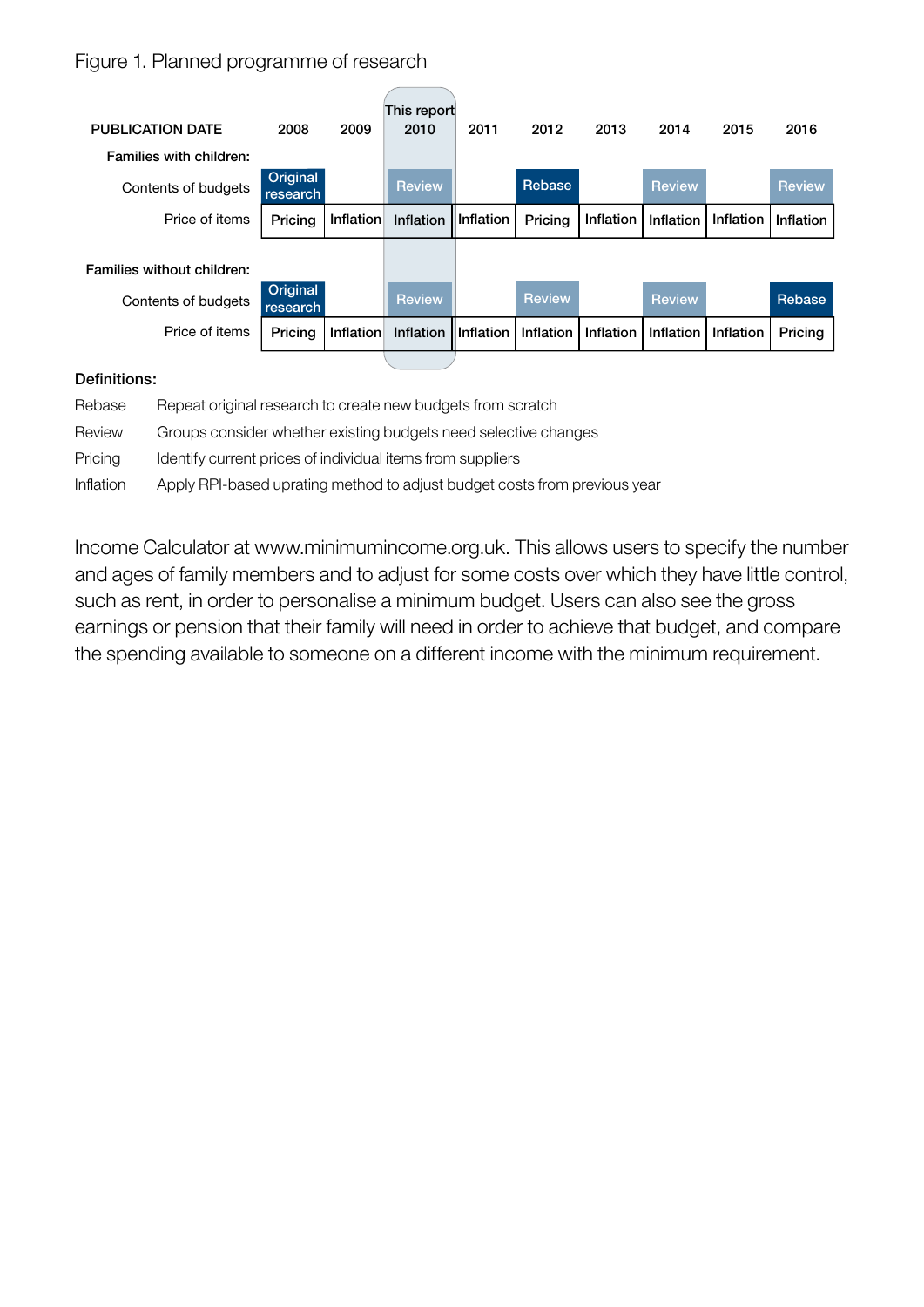# <span id="page-9-0"></span>**2 MIS and changes in prices**

To calculate the current value of MIS, the cost of buying the specified baskets of goods and services needs to be adjusted to take account of price changes. The Retail Prices Index (RPI), which shows changes in prices in groups of goods and services categorised in the same way as MIS, gives data that allow adjustment without carrying out additional original research. This is not a perfect calculation of how much the basket of goods and services has risen in price, since within each category in the RPI, different items rise at different rates. In 2009 as an experiment, we repriced the budgets directly, and compared the results with the change based on the index. However, we found only minor differences between the two methods. We also found that an annual repricing exercise is problematic due to changes in product lines. We therefore decided to use only the RPI method for future price upratings (Hirsch *et al.*, 2009).

#### **How much has the cost of MIS risen?**

Overall, the inflation rate showed an increase in prices in the year to April 2010 of 3.7 per cent on the Consumer Prices Index (CPI), and 5.3 per cent on the RPI. The CPI and RPI are the two main methods of measuring inflation, the biggest difference between them being that the RPI includes mortgage interest, council tax and other housing costs, while the CPI does not. However, the uprating of MIS does not use either of these indices in its entirety, but, rather, inflates each category of spending in the MIS basket by the rate of price increase for that category shown in the RPI figures.

 The inflation rates for MIS budgets for the year to April 2010 have in fact been very similar to CPI, with most budgets rising in cost by between 3 and 4 per cent. This is in contrast to the previous year, when the cost of the MIS budgets rose by around 5 per cent, nearly twice as fast as the Consumer Prices Index. Over the two years since MIS was launched in 2008, there has thus been a substantial rise in the cost of MIS compared with general prices. This is summarised in Figure 2, showing the examples of a couple with two children and a single person (other household types have very similar inflation rates).

 As noted in last year's uprating report (Hirsch *et al.*, 2009), MIS inflation has been high relative to general inflation because of significant rises in the price of certain commodities that are heavily represented in a 'minimum' budget, such as food and public transport. At the same time, mortgages have become cheaper, with low interest rates, curbing general inflation but not affecting MIS, which is based on renting rather than buying one's home. In 2008–09 there was also a fall in the cost of motoring, which is not included in an MIS budget as none of the budgets includes a car. In the latest year, in contrast, petrol prices have risen sharply, while increases in food prices have slowed.

 Table 1 shows in detail what has been happening to the cost of various types of item during this two-year period. This shows that the pattern in 2008–09, whereby higherinflation items tended to be those more heavily represented in MIS, has not been repeated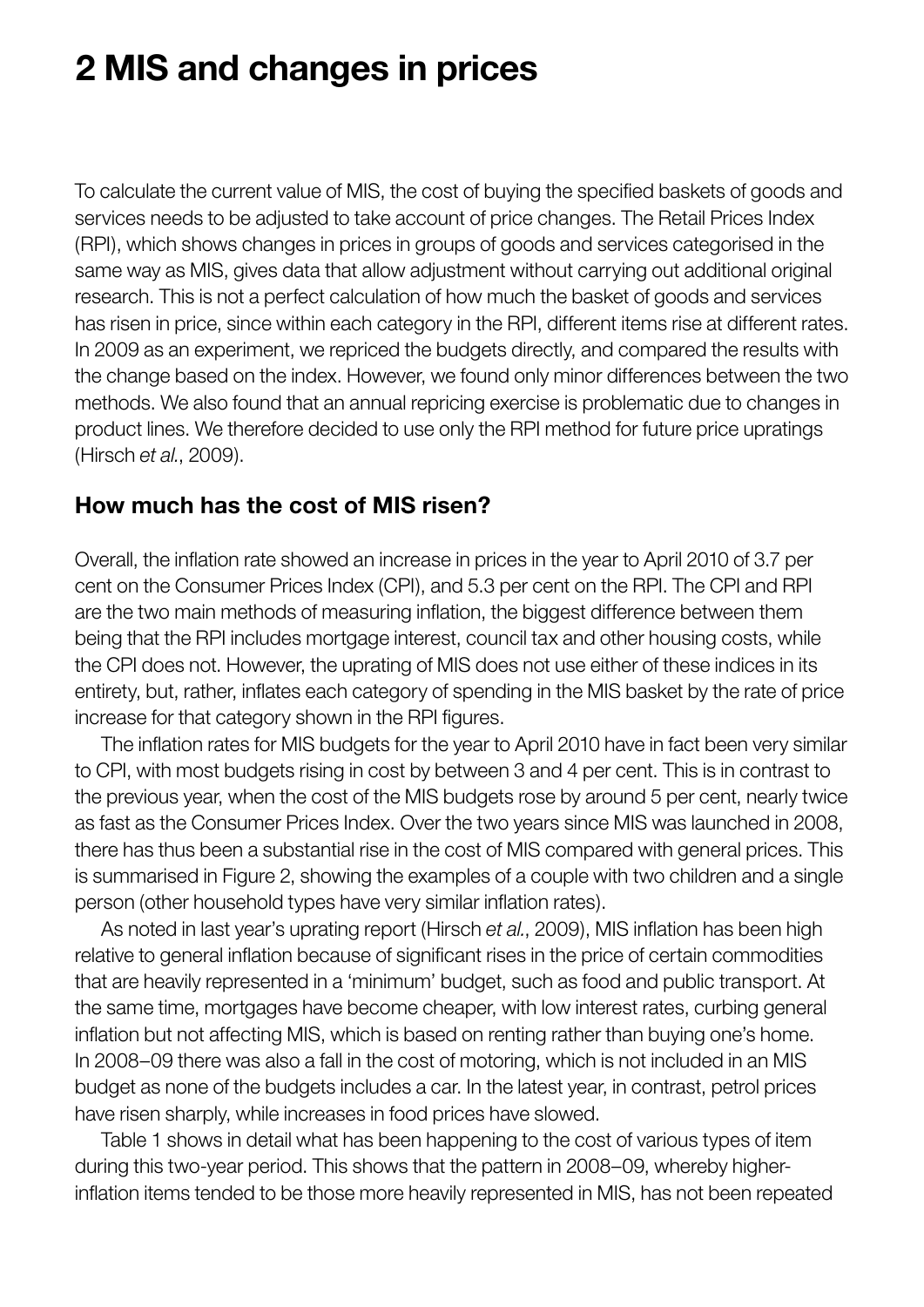



Table 1. Inflation rates for categories of goods and services, 2008–09 and 2009–10 (years to April)

|                                                                                                     | Inflation 2008-09  | Inflation 2009-10 |
|-----------------------------------------------------------------------------------------------------|--------------------|-------------------|
| A Goods and services comprising a significantly<br>higher percentage of MIS budgets than of the RPI |                    |                   |
| Transport (non-motoring)                                                                            | <b>17%</b>         | <b>15%</b>        |
| Food                                                                                                | <b>17%</b>         | 3%                |
| Water rates                                                                                         | 15%                | $\downarrow$ 0%   |
| Social and cultural participation                                                                   | <b>14%</b>         | 15%               |
| Council tax                                                                                         | 3%                 | $\downarrow$ 2%   |
| B Goods and services with similar representation in MIS and RPI                                     |                    |                   |
| Domestic fuel                                                                                       | <b>12%</b>         | $+-3%$            |
| Personal goods and services                                                                         | 3%                 | 4%                |
| Household services                                                                                  | 3%                 | 4%                |
| Clothing                                                                                            | $+-5%$             | 17%               |
| C Goods and services comprising a significantly<br>smallerpercentage of MIS budgets than of the RPI |                    |                   |
| Household goods                                                                                     | 16%                | 3%                |
| Alcohol                                                                                             | 3%                 | 4%                |
| Other housing costs                                                                                 | 3%                 | 3%                |
| D Goods and services not in MIS but in RPI                                                          |                    |                   |
| Tobacco                                                                                             | 2%                 | 19%               |
| Mortgage interest                                                                                   | $\downarrow -47\%$ | 5%                |
| Motoring                                                                                            | $+ -5\%$           | <b>18%</b>        |

Key:  $\uparrow$  shows inflation at least 1% above CPI,  $\downarrow$  shows at least 1% below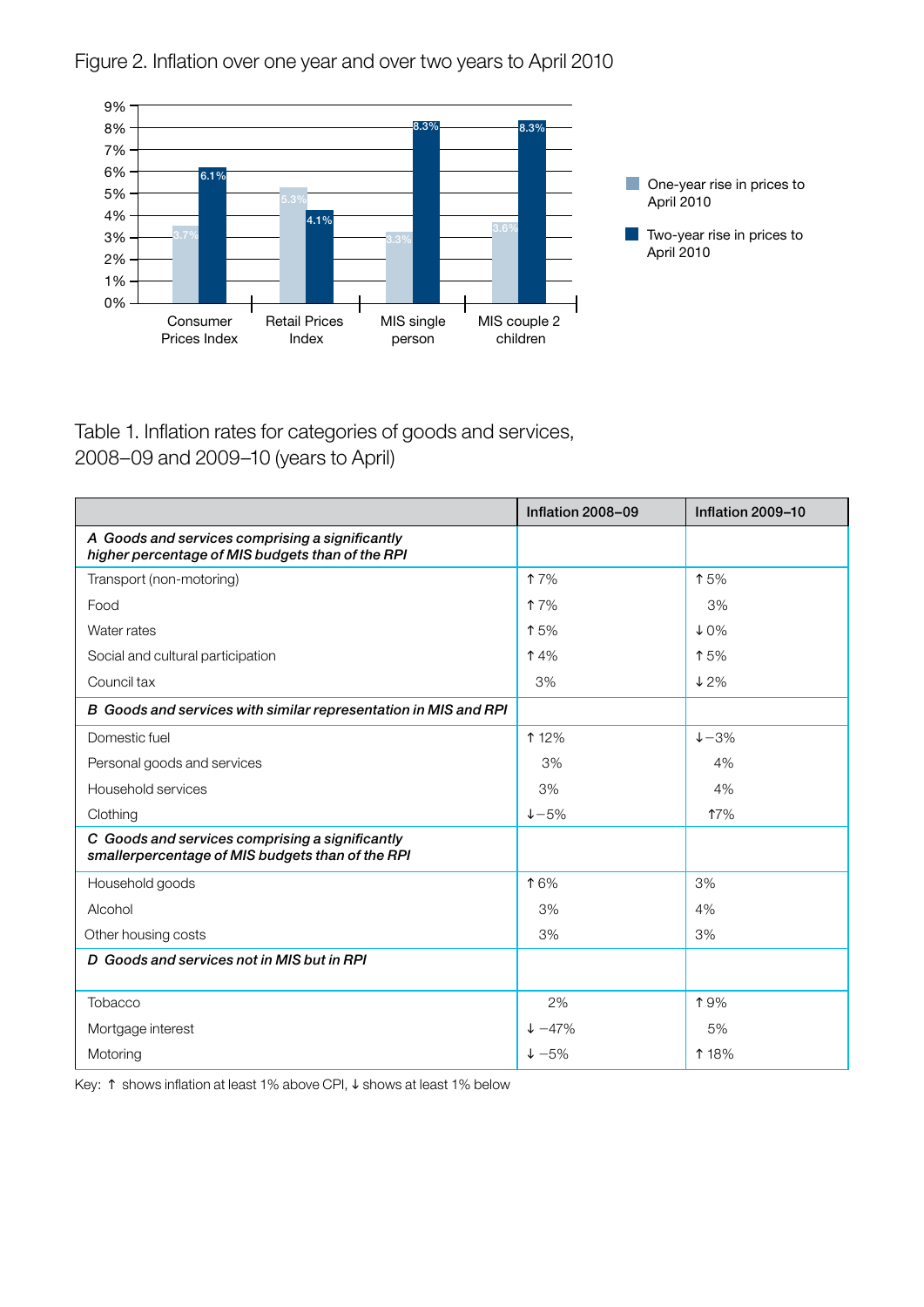in 2009–10. Indeed, the wide differences between inflation rates of different commodity groups in 2008–09 appear to have diminished somewhat. The earlier period was one of great economic volatility.

 Yet the experience of an MIS inflation rate much higher than general inflation, as seen in 2008–09, could potentially recur in the future. In the case of food prices, for example, it is possible that long-term demands on natural resources will cause inflationary pressures that contrast starkly with the low and sometimes falling food prices of the 1990s. Other items such as bus fares and council tax have been rising faster than inflation for a long period: bus fares and council tax have risen by about two thirds since 2000, a period when the RPI has risen by less than a third, and the CPI by less than a quarter.

 Indeed, in the past decade, the overall cost of the minimum standard of living has risen substantially faster than the official inflation rates. This can be quantified by applying the various components of the RPI during that period, reweighted to reflect the composition of the 2008 MIS budgets for a single person. The resulting 'Minimum Income Standards Prices Index', or MISPI, is contrasted with RPI and CPI in Figure 3. This estimates how



#### Figure 3. Prices 2000–10: General and MIS baskets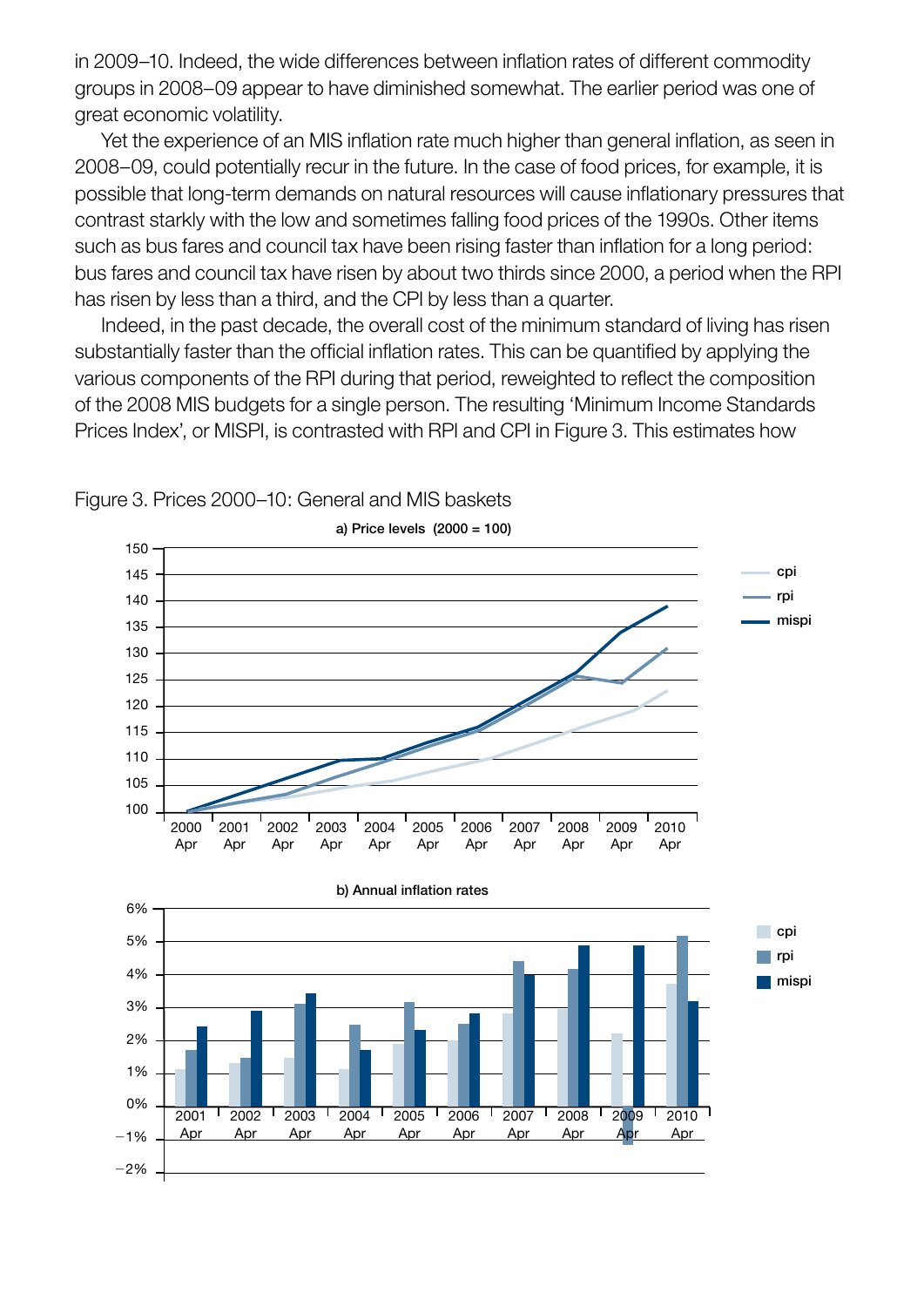much the cost of a constant basket of goods and services, representing the minimum in 2008, changed in price between 2000 and 2010.

 Figure 3a shows that the MISPI rose 38 per cent over the decade, compared with 31 per cent for RPI and 23 per cent for CPI. Figure 3b shows a fairly consistent pattern of MISPI rising faster than general inflation. It was slightly lower than general inflation in the latest year shown, the year to April 2010, but this followed nine consecutive years when it was significantly higher than CPI and either slightly lower than or significantly higher than RPI. (An inflation comparison of this type over a long period needs to be treated with some caution, however, since the basket of goods and services bought by a household is likely to change over time, influenced by shifting prices, and this is reflected in changing weightings in the inflation index. Yet further analysis shows that while an unchanged version of today's basket of RPI goods and services would have risen faster than the actual RPI, the MIS index rose faster still. Moreover, there is less scope for shifting spending between different areas, in response to price, in a minimum budget than in an average budget, which includes more 'discretionary' items. A price-induced switch from, say, food to clothing in minimum budgets seems far less likely than an average person spending more on a car and less on family holidays, for instance.)

 These results show that differential inflation rates can have significant effects on the well-being of people on low incomes, especially if rises in their incomes are linked to general inflation. A single person who in 2000 was able to afford the items specified in the MIS basket, and whose disposable income just kept up with the CPI, would have to give up over 10 per cent of the items in the basket by value in 2010. That is, he or she would be over £19 short of being able to afford the £170 needed to spend on necessities each week.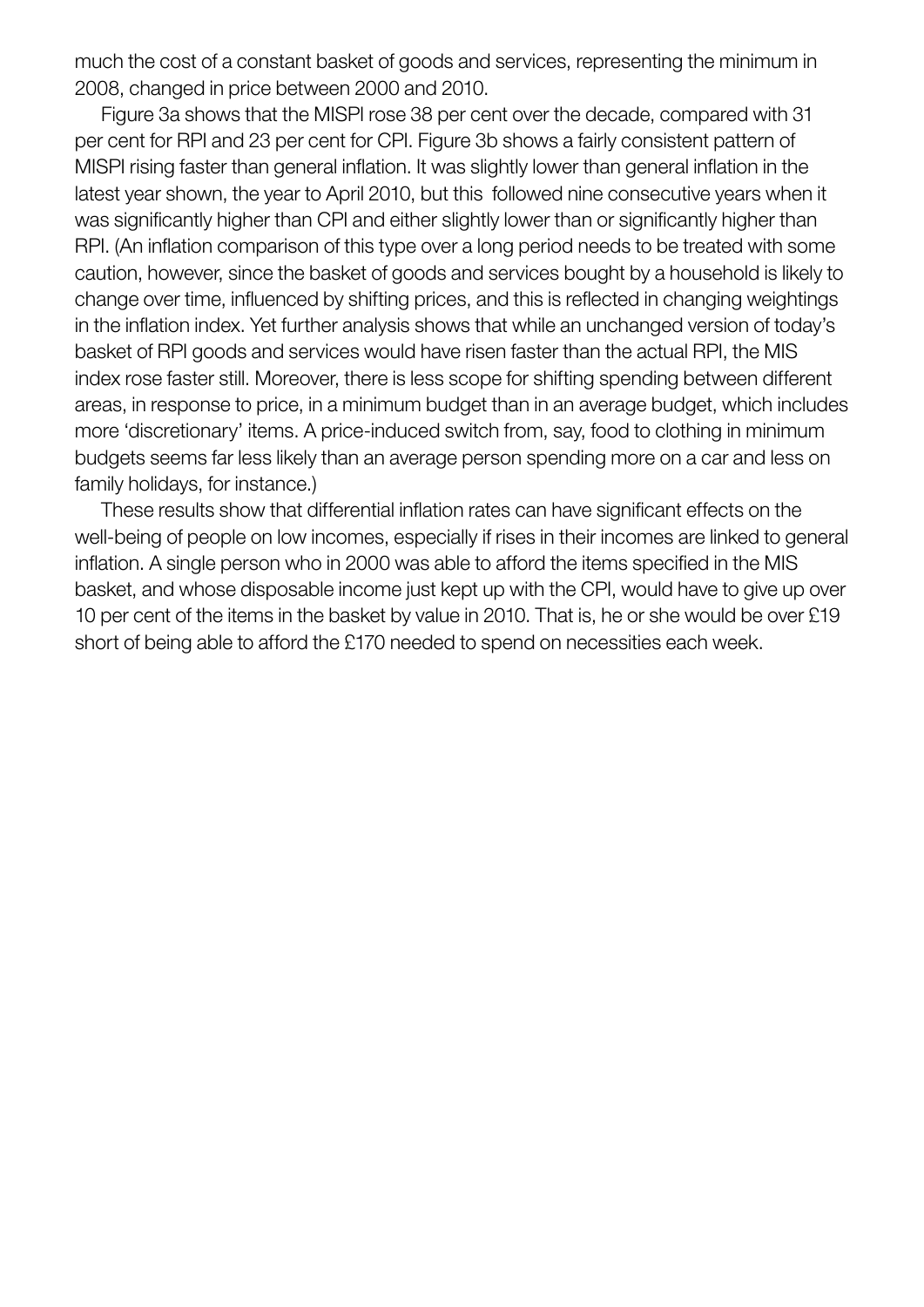# <span id="page-13-0"></span>**3 Revising what is included in the minimum**

In early 2010, the MIS research team carried out its first two-yearly review of what should be included in the MIS. This involved fresh research with members of the public, addressing what households need in order to achieve a minimum acceptable standard of living for 2010. The idea of such a review is not to repeat the detailed research compiling full household budgets, but rather to check whether there are, at this stage, any clear-cut changes in what people think should be included. As shown in Figure 1, a review of MIS is part of a longer-term process to keep the minimum income standards up to date, and in this context can be seen as an interim measure pending a full 'rebasing' of the budgets through a repeat of the original research, starting in 2012. The 2010 review revisited decisions made for the original 2008 budgets. (The groups for that research met in 2007, finalising the budgets in the latter part of that year, so the review here represents about two and a half years of change, but the research is referred to below as for 2008, the year when the original budget values were calculated and published.)

#### **The review process**

The review consisted of nine group discussions, carried out between January and March 2010 in Derby, Loughborough and Northampton. Three successive groups reviewed the needs of working-aged adults without children, three looked at the needs of families with children and three considered pensioners. As with the original research, the groups typically comprised five to eight participants, a mixture of men and women from varied socio-economic backgrounds, drawn from the demographic group whose needs were being discussed. In the case of the groups looking at the needs of families with children, a mixture of parents living in couples and lone parents were recruited. Participants were asked to identify what things a hypothetical or 'case study' family of a particular type should be able to afford in order to achieve a minimum acceptable standard of living.

 For each of the three household types, an initial group lasting two and a half hours considered whether items included in a number of areas of the original budgets should be amended. These groups were given an overview of what was included in each area of the budgets, although they were not invited to review detailed decisions for each area such as the content of the food menus or lists of items of clothing required. The groups were asked to focus particularly on selected aspects of the budgets where changing norms might necessitate revisions, even over a relatively short period. These included items related to changing technologies and to leisure and social participation. In some cases, researchers told participants what items had been included in the original budgets and asked them to confirm or amend them; in others, groups were initially given a 'blank sheet' for a particular area of spending and asked to compile their own list of items, and then to compare them to the earlier decisions. In some cases these different methods were used for the same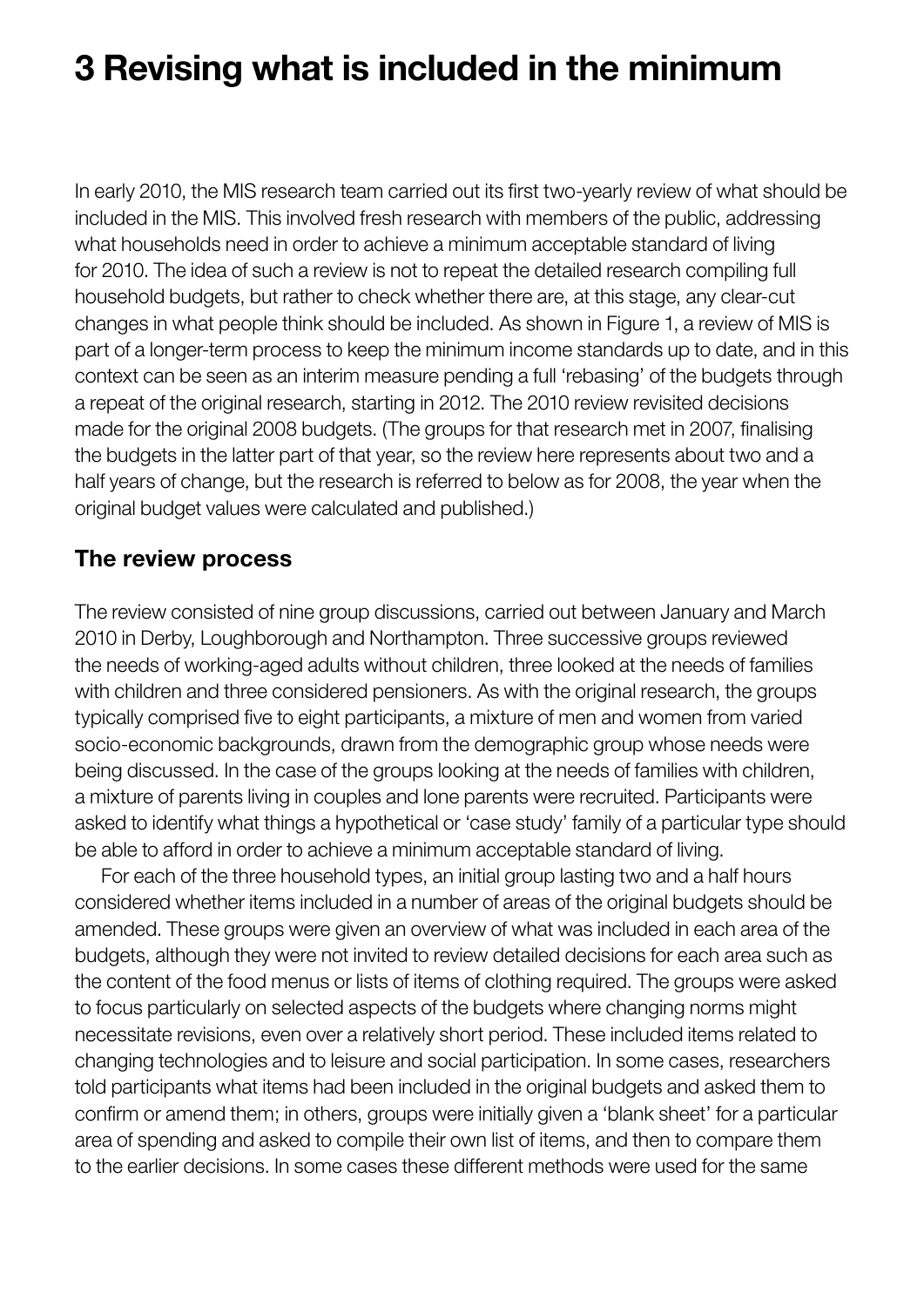budget areas on different occasions, in order to explore the impact of different methods on the results.

 The groups were also asked to review criteria determining the quality of items required in various parts of the budget and in some cases where they should be bought. The aim was to test whether the economic downturn and/or changing patterns of low-cost shopping have changed what is considered a socially acceptable minimum budget.

 Following these initial groups, two shorter follow-up groups for each of the three household types reviewed any areas where the initial groups thought that changes may be needed (see Figure 4). The follow-up groups each lasted an hour and a half. Only where the outcome of the groups indicated a clear rationale and a prevailing consensus for change were amendments made to the budgets. Without such consensus, the 'default' was to leave the budgets developed in 2008 unchanged. Thus, in contrast to the main research, in which successive groups may revise each other's decisions to come to a final judgement about each item, the review method only changes budgets where there is a strong common view independently arrived at by separate groups.

#### **Decisions made by review groups**

The most striking feature of the 2010 review groups' discussions was that in the great majority of cases they confirmed the items included in the 2008 budgets without change. This was true both in cases where they assessed lists of items that were in the original budgets and when they were asked to list the items from scratch on a 'blank sheet'. A clear message from all the groups was that even though the recession had made life harder for many households, ideas about what families *need* in order to participate fully in society have not fundamentally changed.

#### Figure 4. The review process

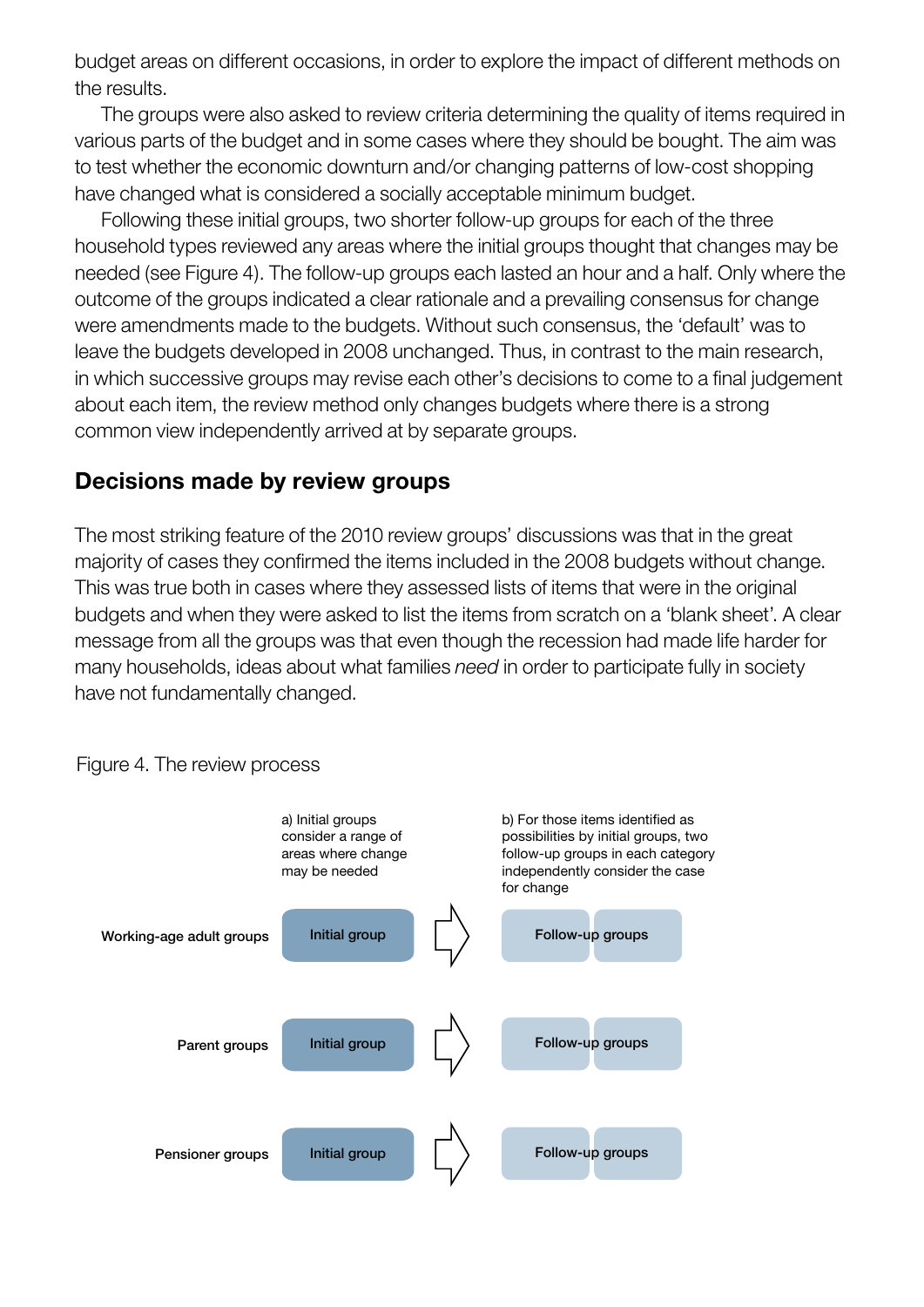The following is a summary of the main decisions taken by the 2010 review groups, and the rationales for doing so.

#### *Computers and Internet*

The need for people to have access to computers and the Internet within their own homes has been the subject of much discussion throughout the MIS work. In the 2008 research, only for families with school-aged children was a computer considered essential, and only those with secondary school children were considered to require an Internet connection. While for other households there was a case for having some access to the Internet, facilities such as public libraries were thought to give sufficient opportunity to use it.

 In 2010, there was a range of individual perspectives on whether computers are now essential for households. The prevailing feeling of the groups was that every household including adults of working age should now be able to access the Internet, but that for pensioners it is not yet a necessity.

 Among participants of working age, those who had children continued to emphasise the importance of Internet access in order to complete homework, and some parents mentioned that it is becoming an expectation in primary schools too: *"My daughter uses the Internet, she's only nine and she gets loads of homework, and her friends that can't afford a computer will come and use ours."* There was also mention of government schemes to provide laptops for primary school children from low- income families as evidence that this was a need. Libraries were considered both too inaccessible and problematic in terms of supervision:

*"I wouldn't want my children going elsewhere though to use the Internet, because my computer is in the living room, I can see what my children are going on, who they're talking to, who's talking to them, so I know exactly what they're doing on the Internet at any time. If they're going to libraries and stuff you don't know what they're doing, who they're talking to."*

(Parent, Leicestershire)

But do households without children of school age also need the Internet, in order to meet the needs of adults? This issue was discussed by families both with and without children. Many participants argued that the Internet opened up opportunities not available elsewhere, most notably price comparisons, a wide range of discounts and jobs advertised only online. They also mentioned that people need to keep up with developments in computers in order to be able to function within the labour market:

*"I mean I've been out of work for two and a half years now with having had a child, and I am actually getting quite terrified about going back to work because you know all the programs have changed, even just something as simple as your Internet program, your email program, it's changing all the time and it's quite frightening if you can't keep up to date with it, just from a capability point of view."*

(Parent, Leicestershire)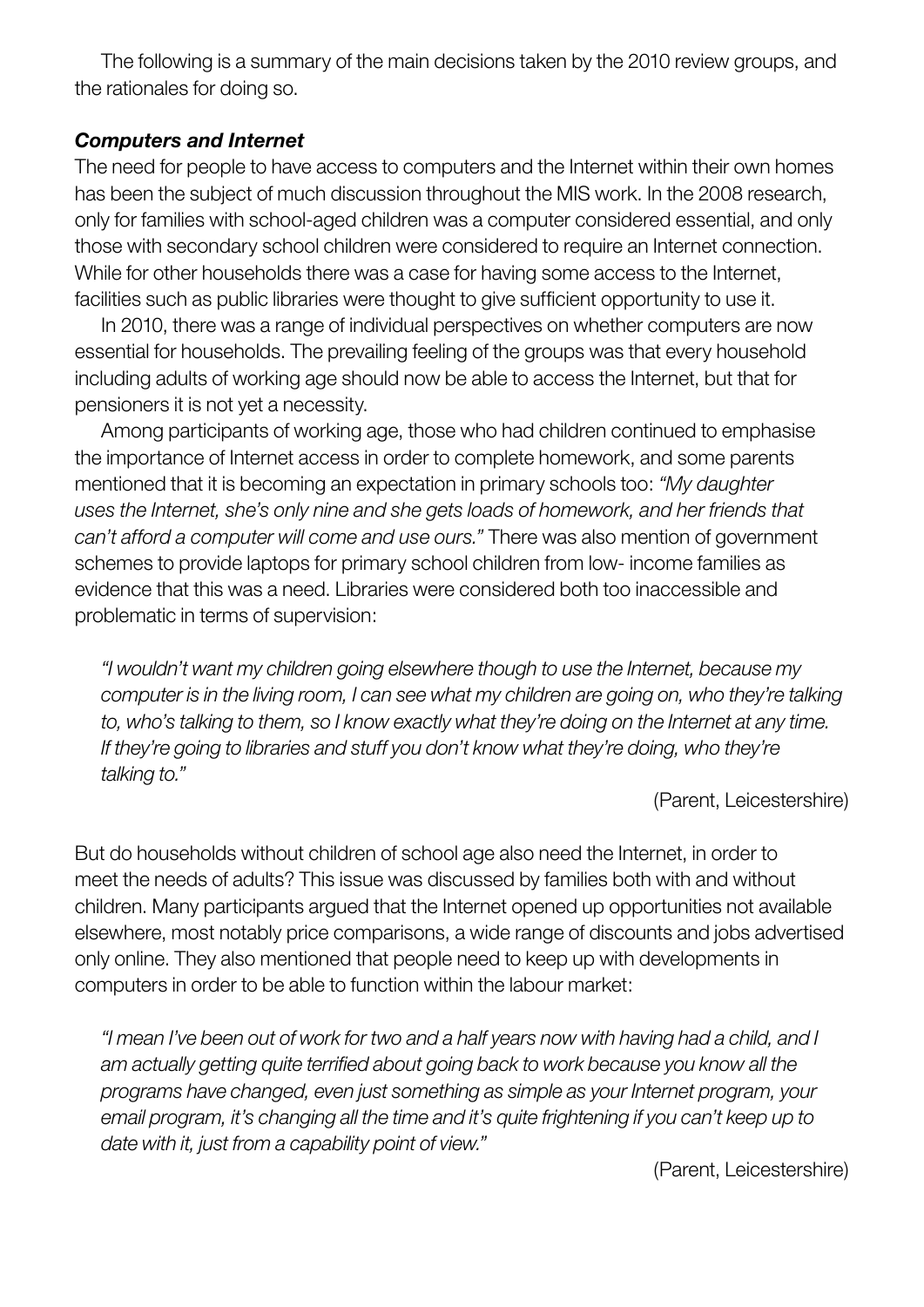For some people at home looking after young children, being able to access information and communicate with others via the Internet was 'quite a lifeline', while other options were impractical: 'I couldn't take my toddler to a library and expect it to entertain itself while I check my email!'

 A few participants of working age suggested that the Internet had not yet become a 'necessity' because there is no one thing for which it is indispensable:

*"You can't only get your insurance by the Internet, you can't only go shopping by the Internet, that's a choice."*

(Woman, Northampton)

However, the prevailing view was that for the Minimum Income Standard to meet its criterion of allowing people 'to have the opportunities and choices necessary in order to participate in society', working-age adults needed to be able to access the Internet at home. One participant reflected that if some people are deprived of Internet access, 'it will create more and more social divide between people who have and people who haven't'.

 This decision meant that the basic cost of a computer (costed at £390 in 2010, including printer) needs to be included in the budget of every non-pensioner family, along with a package that allows access to the Internet. The groups suggested that this is most efficiently achieved through a 'bundle' that would include broadband, telephone and a 'basic' cable television package, which would replace the freeview box in the original budgets, as it was thought to be cheaper to combine these elements, rather than source them separately.

 Groups of older people, on the other hand, used a different set of rationales to the working-age groups, and overall did not feel that a computer or an Internet connection is at present essential for pensioners. As in 2008, individual pensioners took a variety of views of the Internet, some being enthusiastic advocates, others thinking it was useful but not essential and some expressing hostility to its role and influence. As in the previous research, the pensioner groups rapidly reached a decision that Internet access in the home was still not a minimum requirement for pensioners, and that those who did wish to use it could do so in places such as libraries.

#### *Telephones*

Although a few participants suggested that landlines were no longer a necessity, all groups agreed after discussion that all households should still be able to have a landline telephone. Sometimes this was to do with it being a requirement for Internet access in the home (roaming access was still seen as a more expensive means of accessing the Internet and not a necessity). Some participants talked about the increase in companies and sometimes public bodies using '0870 and 0845' telephone numbers, which were expensive to call from a landline, but prohibitively so from a mobile phone.

 The outcome of the groups' discussions did not result in any changes to the level of mobile phone ownership in the existing budgets – so all adults and the secondary schoolaged child were still thought to need a mobile phone. It was still acceptable for this to be a cheap handset on pay-as-you-go terms. The older people's groups did not feel that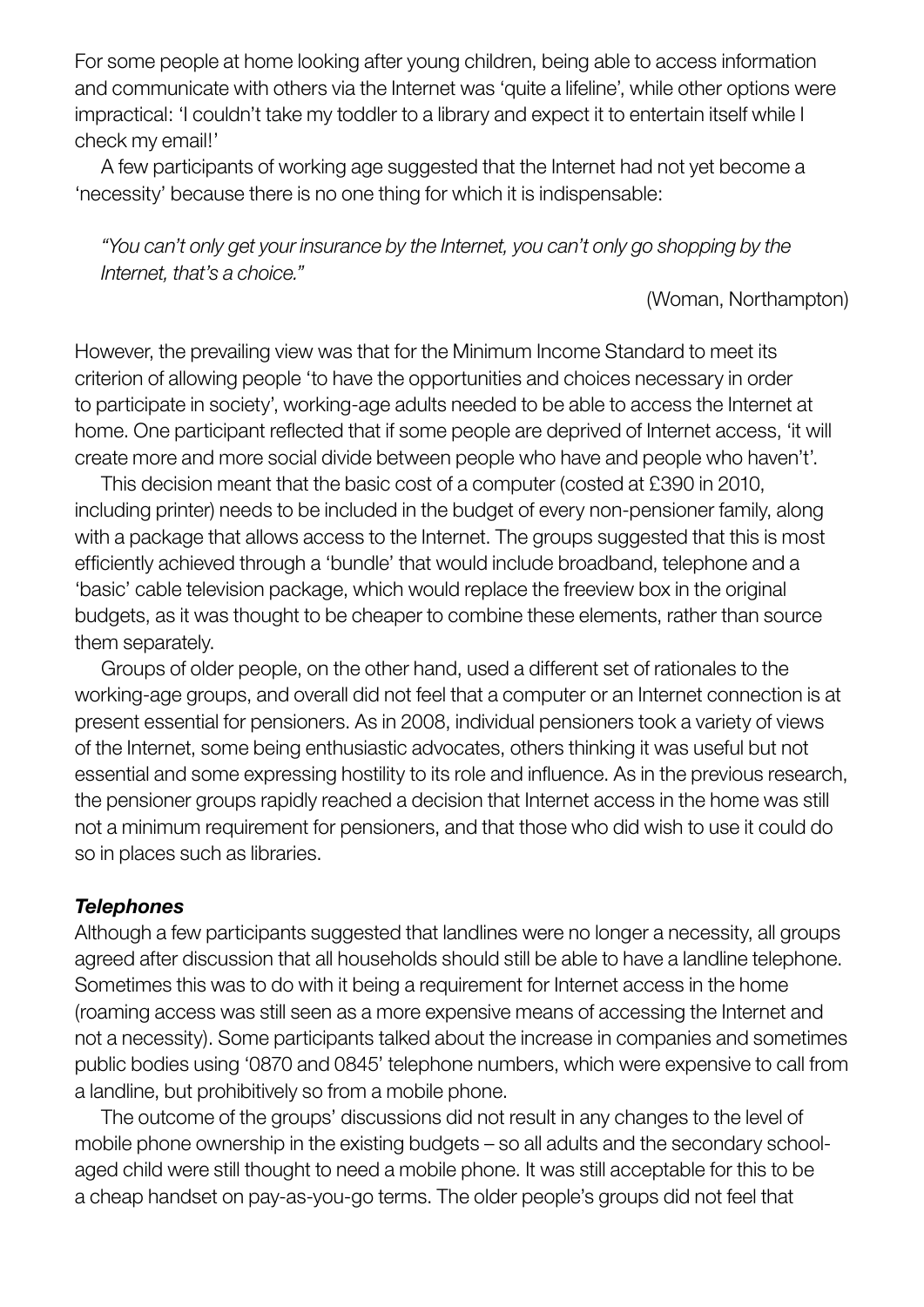the amounts included for mobile phone top ups and landline calls needed to be altered other than by inflation. However, among the other groups, some participants suggested that contract mobile phone packages had become increasingly competitive and that they often came with so many 'free' minutes of call time and texts that it would be more cost effective to have a good contract deal than have a pay-as-you-go phone. Some participants suggested that it might be possible to include the mobile phone in with the telecommunications package for the household.

 Discussions on how much the working-age and parents' households would need in order to meet their minimum requirements in terms of landline calls and mobile phone top ups were therefore not as straightforward as in 2008. With some packages, the cost of evening and weekend calls to most numbers are included. However, there was much discussion of the cost of making calls to numbers excluded from such 'free' packages. In particular, people mentioned calls to utility companies and any calls that connected them to an automated service where callers have to stay on the line for quite long periods of time in order to listen to all the menu options and try to reach the relevant department, person or service.

 There was therefore agreement that even with a package or 'bundle' that incorporated off peak calls or mobile phone calls there would still need to be provision for some telephone call charges, in addition to the landline rental.

#### *Transport*

As in 2008, all groups agreed that car ownership was not essential and that, as a minimum, it was appropriate to include a budget that covered use of public transport and bikes (for working-age adults) supplemented with some money to enable people to use the occasional taxi for emergencies and trips where public transport was impractical – groups talked about trips to hospital and getting back from social events late at night.

 All of the 2010 groups agreed with the 2008 model of bus and taxi use. However, both the working-age groups without children and older people's groups said that the amount allocated for taxi use in 2008 was now insufficient.

 The older people's groups thought that this should be increased from £20 per month per household to £10 per week per household. Among working-age adults without children, different groups suggested different amounts, and for these adults, the taxi budget has been raised to £60 a year for couples and £30 for singles. This was the minimum increase specified by groups who gave the required increase as an exact figure.

#### *Social and cultural participation*

The issue of how much social participation is appropriate presents a complex decision that groups can find difficult to reach. However, the 2010 groups were clear in their view that it remains essential that people should be able to socialise with family and friends, and to participate in exercise and entertainment outside the home. The types and patterns of activities suggested did not seem to have altered significantly over time, so that when groups were invited to draw up a list, the kinds of activities were almost identical to those described in 2008. Sometimes the frequency of activities appeared slightly different from those in the original budgets, but this often resolved into a consensus that people could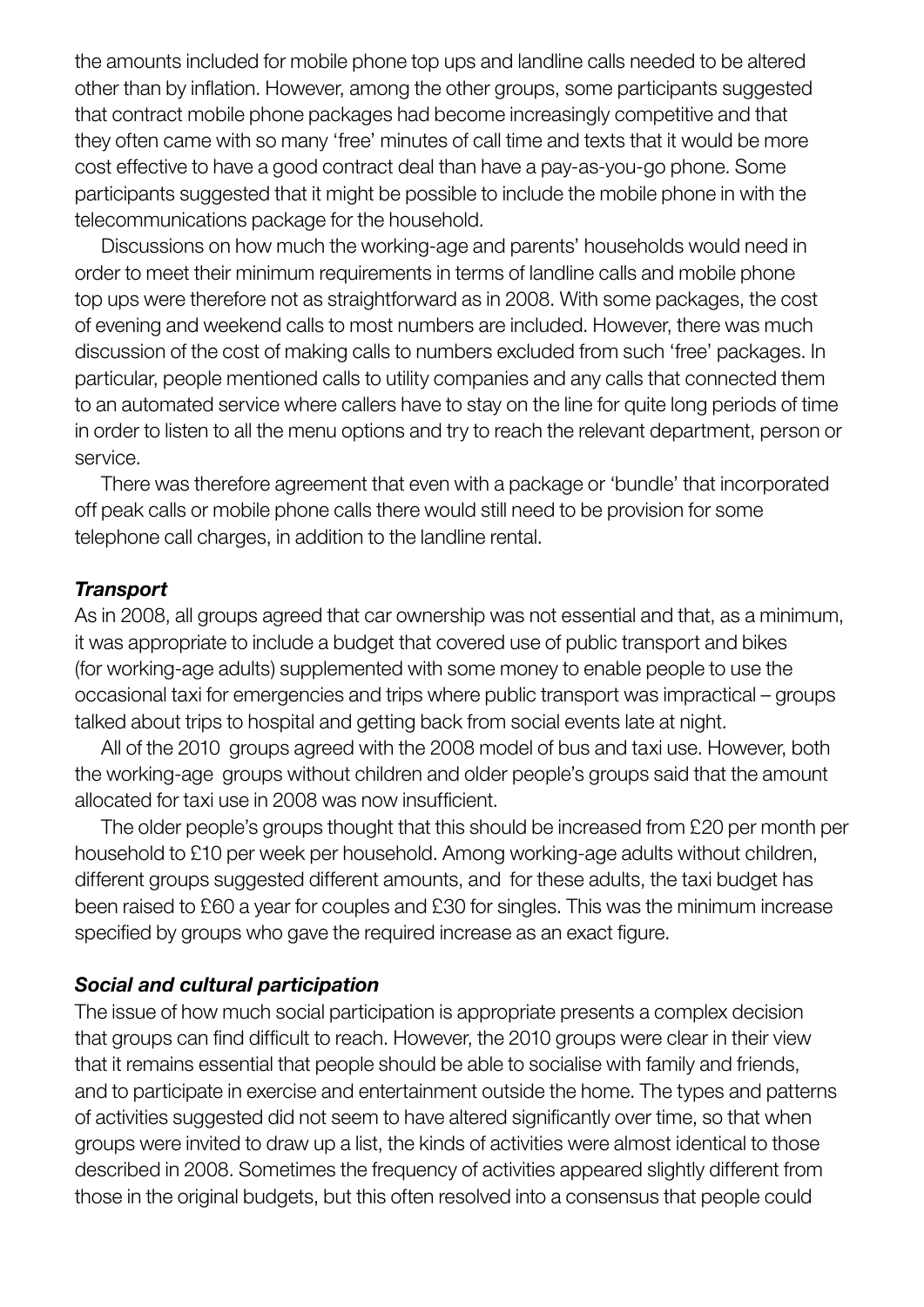choose to spend more on activities undertaken less often or undertake cheaper activities more frequently.

 It is possible that this reflects a change in how people decide to spend their disposable income, preferring quality over quantity, but without a particular impact on the budgets.

*"We might eat out every month, but I wouldn't, again I am not the sort of person that would maybe do the two for £10 or two for a fiver, because I would rather go out for a really nice meal, rather than once a week. So I would save up for that."*

(Woman, Northampton)

Both the pensioners and the working-age adults thought that the levels of social and cultural participation included in the 2008 budgets were still adequate. The parents' groups responded slightly differently. All the parents agreed that the original components included for the children's social and cultural participation did not need changing. However, when considering the adults' budget in this area, groups were divided about whether it should be increased or decreased, and one group said that it should stay the same. This rather mixed message indicated that this is a topic that will need careful examination when the budgets are rebased in 2012, but at the present time there is no clear case for making a change.

#### *Holidays*

All groups were quick to agree that it was still essential that everyone should be able to have a holiday. Moreover, the length, type and duration of holiday that the groups considered to be adequate as a minimum had also not changed since 2008. The consensus across groups was that the Minimum Income Standard should allow for a one-week holiday in the UK.

*"I would say a minimum standard should be that they should be able to go, should they choose to spend the budget in that way, go away for one week a year and still live to that standard at home."*

(Woman, Northampton)

When invited to draw up the minimum requirements for the relevant household types using the 'blank sheet' approach, the resulting descriptions were virtually identical to those given by the original groups. Pensioners talked about going on a coach trip that would include half board catering, day trips and some evening entertainment, families talked about two weeks' camping or a one-week self-catering break, and working-age adults without children suggested either a week's modest self- catering holiday or a more luxurious long weekend break.

*"I think you need more than days out. I think they need time out as a family away somewhere. Be that in a tent in the middle of a field somewhere."*

(Parent, Derby)

These discussions therefore indicated that no changes needed to be made in the types of holiday costs included in the budgets.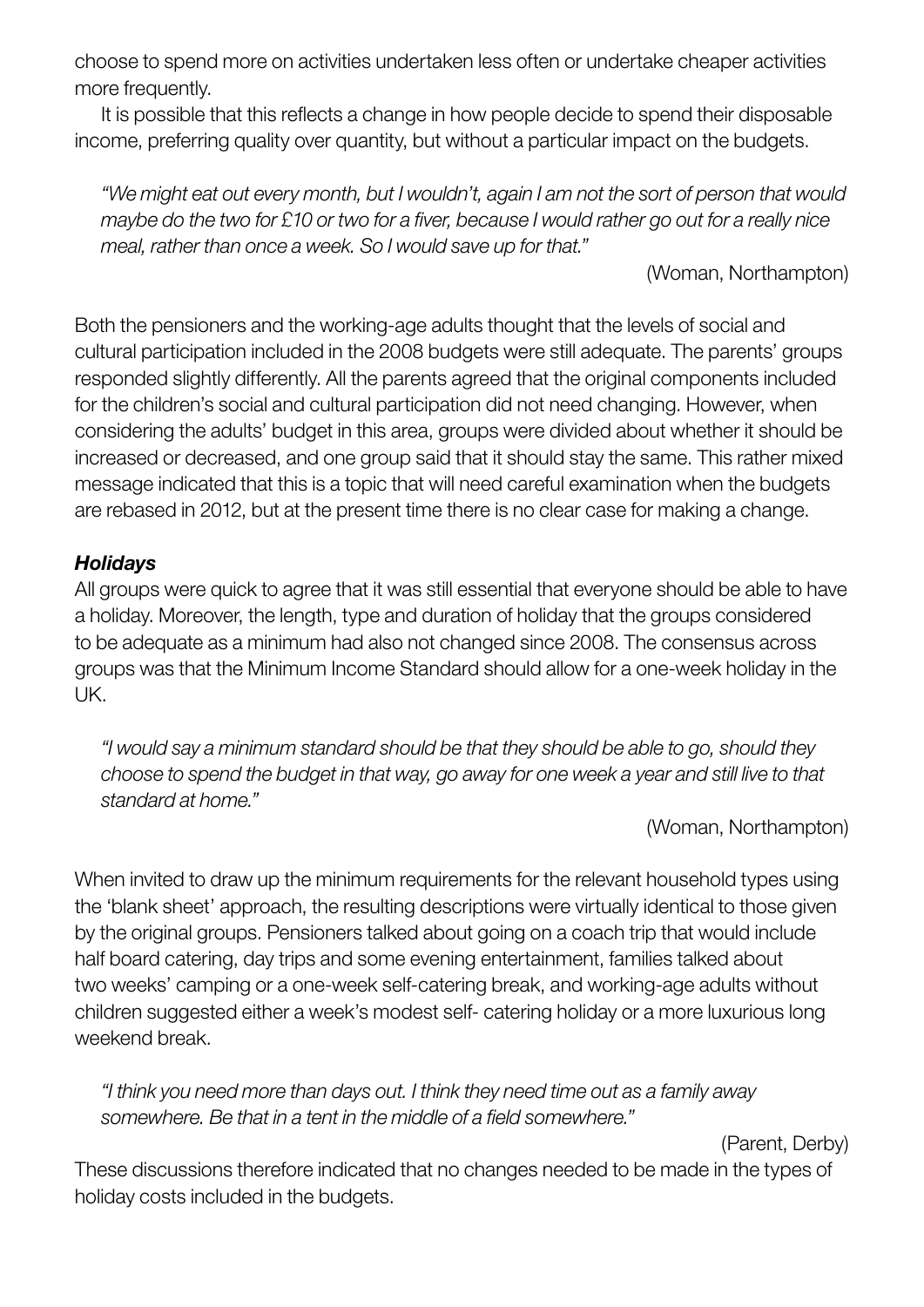#### *Birthdays and Christmas*

All participants agreed that everyone should be able to mark Christmas or an equivalent festival by exchanging gifts and cards. 'You can't participate unless you are giving gifts as well as receiving them', said one participant. These occasions would also be likely to involve a social element, either outside the home or entertaining others within it. It was also agreed that people needed to be able to celebrate their friends' and families' birthdays, either through giving presents or being able to join them for a celebratory drink or a meal out.

*"more than a present, you're expected to turn up, even if you're skint, at least buy a drink if not two, you're expected to show your face, obviously over the year that adds up."* (Woman, Derby)

However, there was less uniformity in the way participants thought about what minimum needs were and how these could be met. This topic generated more variation than any other. Some groups opted to increase or decrease the amount of money required, sometimes by small amounts, sometimes by larger amounts, while others chose to leave it unchanged except by inflation. As with social and cultural participation, there was no clear rationale emerging from the 2010 groups for changing the 2008 amounts. This is an area that will require particular attention when the budgets are rebased.

#### *Quality and choice*

Groups are required to specify the quality of items in budgets, and where they should be purchased. The original budgets used Tesco prices for the food baskets and the majority of the day-to-day household items such as cleaning materials. Participants in the 2010 research were asked if this was still appropriate. Groups discussed the use of discount supermarkets, such as Lidl, Aldi and Netto, but decided without exception that the lists should still use Tesco costs. There was no mention of any kind of stigma linked to using discount supermarkets, and some people said that it was possible to buy some goodquality items, but that others were inferior, so there were some things that they would buy from these outlets, but others that they would not.

*"I've shopped in Lidl and Netto before and you can get some great value, everyday quality stuff cheaply and the other stuff is terrible and not worth the money."*

(Woman, Northampton)

It was also mentioned that it was not possible to buy everything on the household shopping list from one discount supermarket, whereas larger supermarket chains were considered to have a more comprehensive range of items at different price levels, which offered the opportunity to make choices about quality and price in one shop, rather than having to travel from shop to shop to buy specific things. In addition, participants said that the discount supermarkets were often harder to access by public transport, and since the budgets did not include a car it was more realistic to base the MIS on a model where people would be able to get the majority of their shopping under one roof.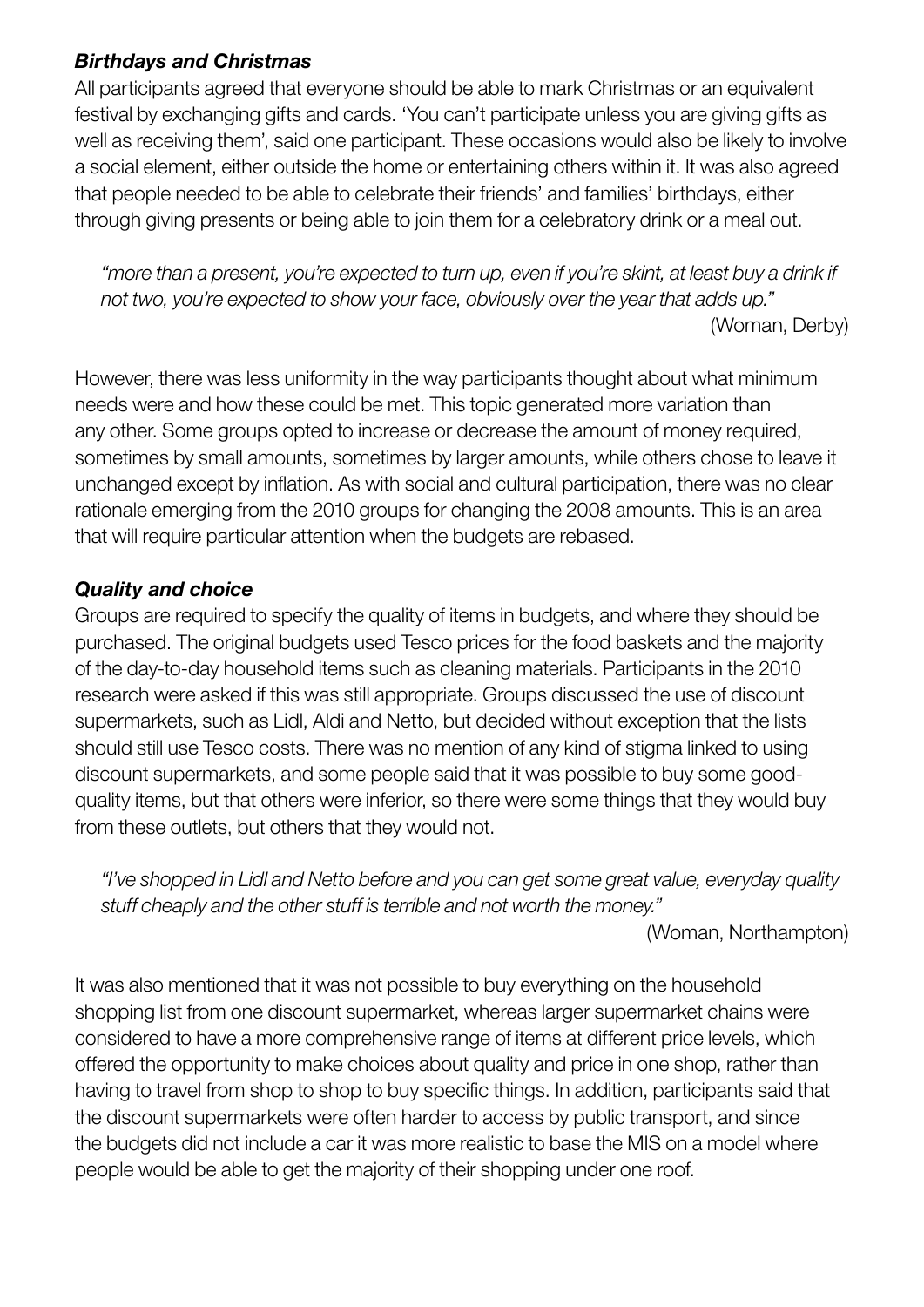*"I think things need to be priced up at more of a general supermarket than your cheaper ones because they are more easily accessible and many people choose to shop around but Kate and Gary [the working-age case study couple] might not have the time."*

(Woman, Northampton)

There was some discussion about the quality of clothing and footwear. Much of the clothing in the budgets was sourced from supermarkets, and this was still thought to be acceptable. Some people suggested that the quality of clothing in supermarkets had improved, but also there were comments about the quality of other retailers' clothing declining over time. Some groups questioned the quality of items sourced at Marks & Spencer, which was identified by the 2008 groups as the source of clothing items that were better quality and that would therefore last longer. However, other groups maintained that it was still a good source of reasonable quality clothing, and the groups of older people said that Marks & Spencer offered a range of sizes, styles and prices which other retailers might not.

 Discussions about whether or not items could or should be sourced second hand were very similar to those in the original research. Again, groups concluded that while it was perfectly acceptable for people to buy second-hand clothing and furniture *if they chose to*, the budgets should not be based on an assumption that they should have to. They said it was not always realistic to expect that items of the right type, size and condition would be available when needed, and that having to look for items in a number of different shops was not necessarily practical.

#### **Review groups – conclusions**

This review of the MIS made only limited changes to the budgets, but raised a range of issues that are likely to resurface in the future. As shown in Table 2, there were three

| Item                  | 2008 decision                                                                                                               | 2010 decision                                                                                                                                  | Effect on weekly budgets                                                                                                                                                                                                                                                                                                                                 |  |
|-----------------------|-----------------------------------------------------------------------------------------------------------------------------|------------------------------------------------------------------------------------------------------------------------------------------------|----------------------------------------------------------------------------------------------------------------------------------------------------------------------------------------------------------------------------------------------------------------------------------------------------------------------------------------------------------|--|
| Computer and Internet | Computer just for families with<br>school-aged children and<br>Internet just for families with<br>secondary school children | Computer and Internet for all<br>non-pensioner households                                                                                      | Extra cost of computer and<br>Internet offset by reductions in<br>telephone costs. Working-age<br>households without children<br>require an extra £3.45 net<br>for a single person and £7.00<br>for a couple. Families with<br>children require between<br>£2.10 and £6.55 extra, except<br>those with secondary school<br>children who all make savings |  |
| Telephone             | Landlines plus pay-<br>as-you-go mobiles                                                                                    | Landlines and mobiles paid<br>for through contracts and<br>bundled packages, linked<br>to Internet (pensioners still<br>pay-as-you-go mobiles) | of between $£4.95$ and $£8.45$ .                                                                                                                                                                                                                                                                                                                         |  |
| Transport             | Public transport plus some<br>use of taxis where needed                                                                     | Greater taxi budget<br>required for working-age<br>families without children<br>and for pensioners                                             | Increase works out at 58p<br>for couples without children,<br>29p for singles and £4.77<br>for pensioner households                                                                                                                                                                                                                                      |  |

| Table 2. Budget items changed as a result of 2010 MIS review |  |  |
|--------------------------------------------------------------|--|--|
|                                                              |  |  |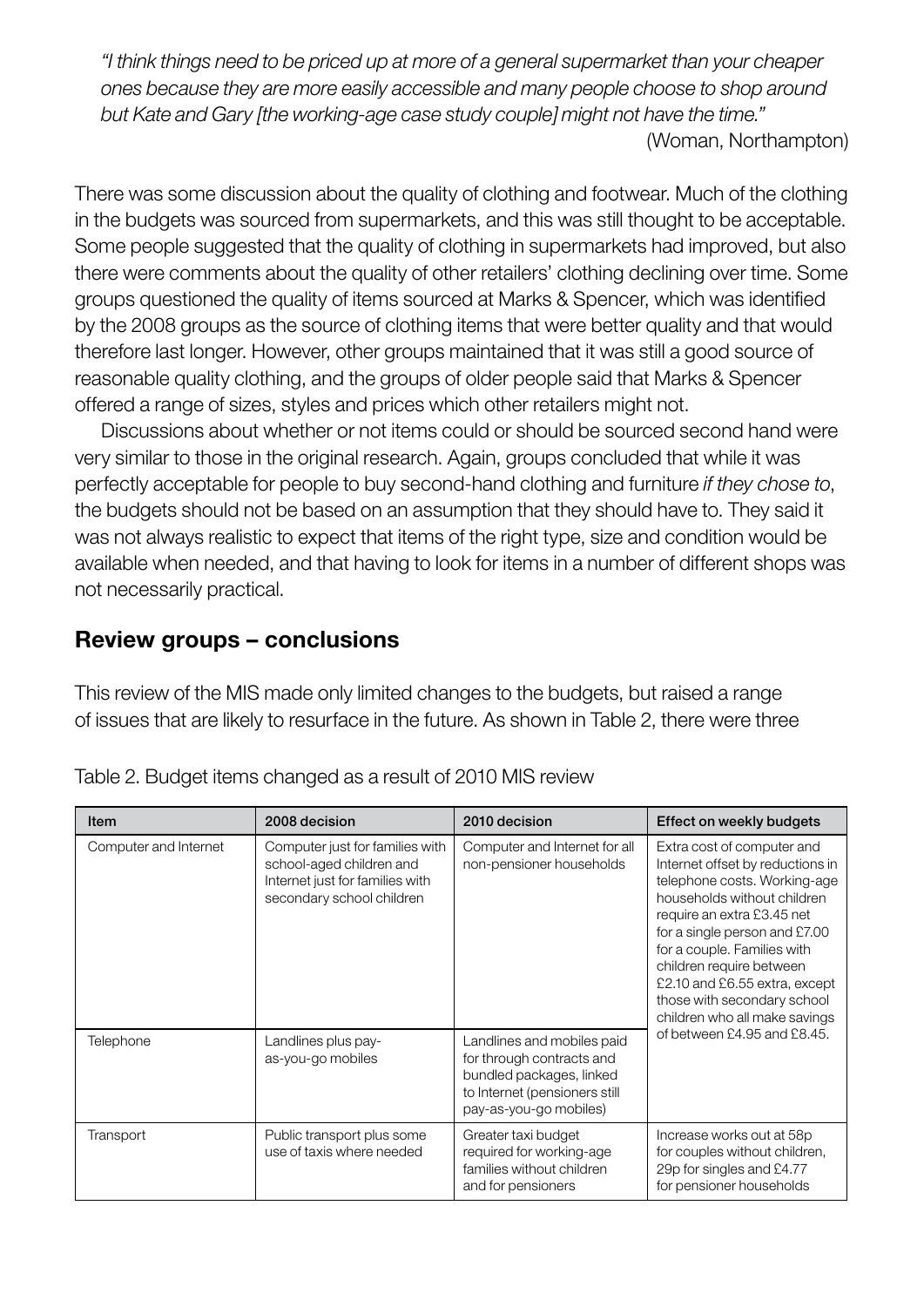areas in which the review resulted in changes to budgets, although only one of these affected the budgets for pensioners. Computers and the Internet were added for those working-age households that did not already have them. Bundled packages of Internet and telecommunications services reduced the additional cost of telephone usage. And for working-age adults without children and pensioners, the limitations of public transport led to an increase in the budget allocated to taxi usage.

 Most significantly among these changes, the 2010 review marks the moment in the development of public views of the Internet when groups of members of the public decided to classify it as a necessity for all non-pensioner families. Computers and the Internet have been steadily growing in importance in everyday life in the UK; now, access to the Internet within the home is part of a minimum acceptable standard of living.

 Another important finding concerns the groups' decisions not to change most other items, including the budgets for social participation. Despite the longest and deepest recession in recent times, they came to similar conclusions to pre-recession groups about the need for people in the UK to be able to afford a minimum amount of holidays, leisure activities and other forms of social participation. There was no pressure to reduce the amount spent on such activities, and some individuals in the research would have liked to raise them – although there was no overall consensus that they should be increased. Participants did acknowledge in many cases that we are living through hard times, but this did not seem to cause them to compromise on what they considered to be necessities. Some groups argued that there is a need to consume more carefully than in the past, but this seemed to apply more to 'extras' which people may have been taking for granted – such as foreign holidays – rather than to the more modest set of necessities identified in the original MIS research.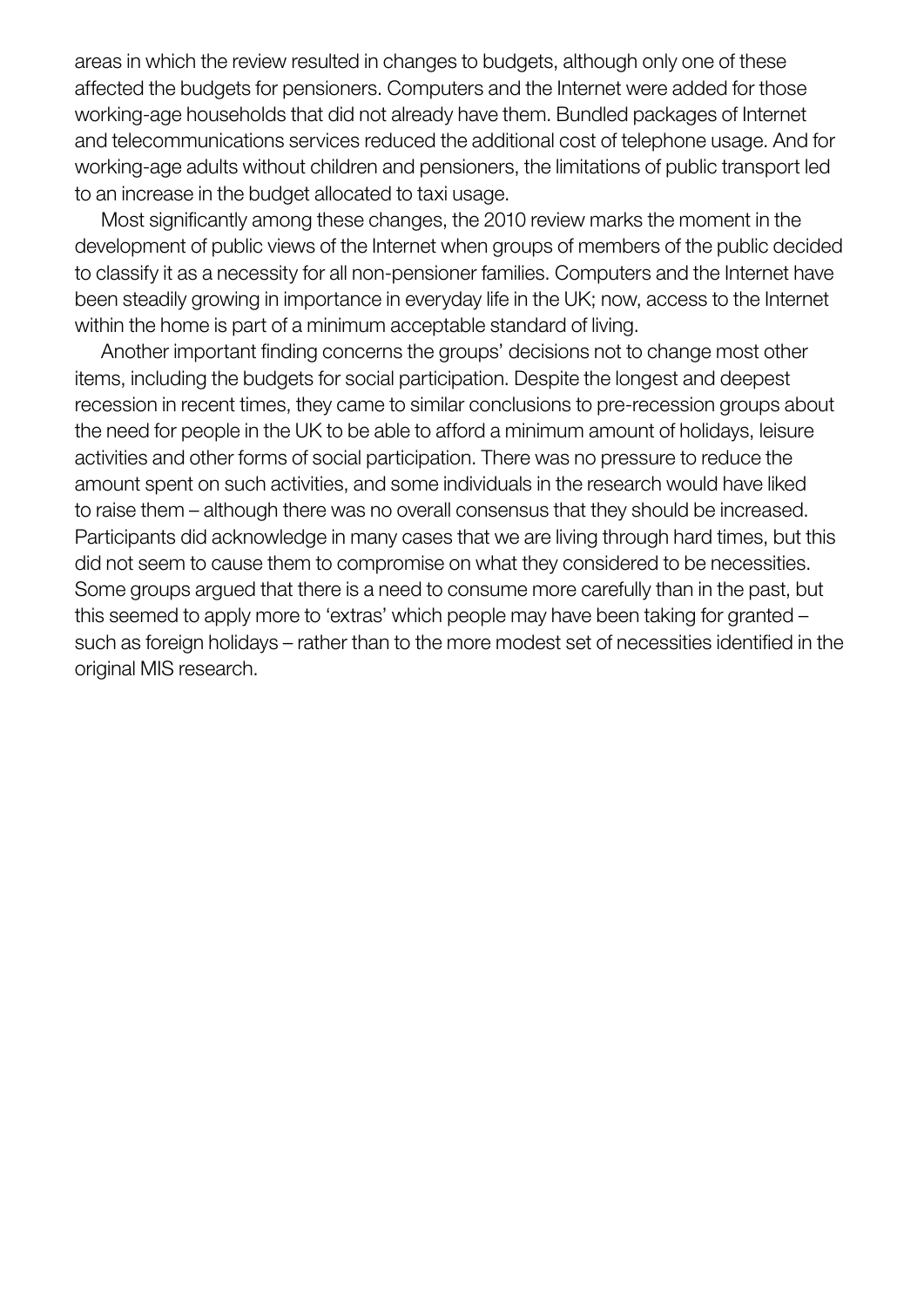# <span id="page-22-0"></span>**4 The 2010 budgets**

The MIS budgets for 2010 combine the inflation effects calculated in Chapter 2 with the further changes from the review discussed in Chapter 3. The results are summarised below. More detailed results are shown in the online Minimum Income Calculator at *www.minimumincome.org.uk*, which allows budgets to be calculated for most types of household where a single adult or a couple live on their own or with dependent children. The calculator also allows for itemssuch as housing costs to be adapted to individual circumstances.

 Overall, the main change in the budgets has been the inflation increase of 3–4 per cent. Changes due to the review are generally smaller. For example, for a single person, the review changes have contributed a 2.3 per cent rise to the 'headline' budget totals reported below, and for a couple with two young children, 0.5 per cent. On the other hand, for families with secondary school children, the review led to savings, reversing some or all of the inflation increase, because of improved deals in buying Internet and telecommunications packages.

 Table 3 summarises the new budgets for four family types, with the totals listed in five different ways that allow different kinds of comparison to be made. The 'headline' budget total is the net amount that is needed to cover all expenses except rent and childcare. Rent imposes a substantial fixed cost on families, and the price of an adequate home varies across the country. The online calculator allows the rent (or mortgage) assumption to be adjusted to reflect the situation of an individual or prevailing prices in a local community. Childcare is a large cost for some but not all families with children, and so is shown separately. This too can be adapted in the Minimum Income Calculator. However, for each of these items, an illustrative figure is shown in this report, necessary to calculate the gross earnings required to meet a budget (see Table 5). In the case of housing, the rent on a council flat or house in Loughborough is used as a baseline. This does not show an average rent for the country, but a very modest 'minimum' level, so that few people could spend significantly less on rent and still reach an acceptable living standard. (In a national comparison of local authority rent levels, only 19 per cent of English local authorities had lower average rents for a three-bedroom property than Charnwood, the local authority where Loughborough is located [Dataspring, 2010, Table A2].) In the case of childcare, the cost of full-time provision has been estimated for both lone parents and couples (although not applied in the earnings calculation for couples – see below).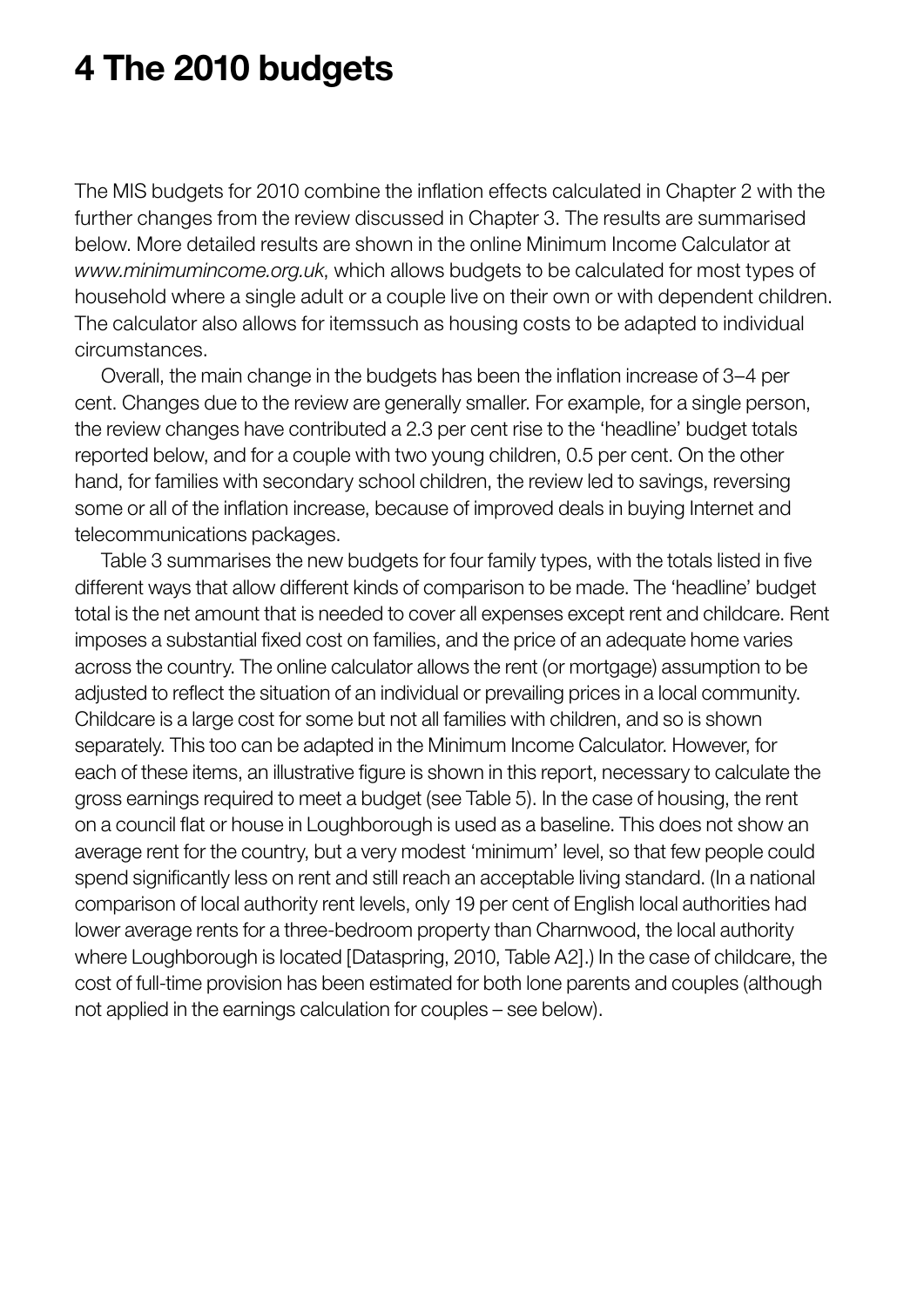| £ per week                                                                                     | Single working<br>age | Pensioner couple | Couple $+2$<br>children | Lone parent<br>$+1$ child |
|------------------------------------------------------------------------------------------------|-----------------------|------------------|-------------------------|---------------------------|
| Food                                                                                           | 44.34                 | 58.53            | 107.13                  | 51.71                     |
| Alcohol                                                                                        | 4.69                  | 7.93             | 6.49                    | 3.73                      |
| Tobacco                                                                                        | 0.00                  | 0.00             | 0.00                    | 0.00                      |
| Clothing                                                                                       | 7.73                  | 10.03            | 29.58                   | 16.59                     |
| Water rates                                                                                    | 4.93                  | 5.82             | 5.70                    | 7.73                      |
| Council tax                                                                                    | 13.93                 | 18.57            | 21.66                   | 16.25                     |
| Household insurances                                                                           | 1.90                  | 1.75             | 2.37                    | 2.12                      |
| Fuel                                                                                           | 9.78                  | 11.54            | 20.09                   | 17.84                     |
| Other housing costs                                                                            | 2.44                  | 3.84             | 7.73                    | 2.26                      |
| Household goods                                                                                | 10.35                 | 12.13            | 18.96                   | 17.86                     |
| Household services                                                                             | 4.42                  | 9.70             | 9.81                    | 3.91                      |
| Childcare                                                                                      | 0.00                  | 0.00             | 199.07                  | 143.78                    |
| Personal goods and services                                                                    | 8.95                  | 25.20            | 29.20                   | 20.76                     |
| Motoring                                                                                       | 0.00                  | 0.00             | 0.00                    | 0.00                      |
| Other travel costs                                                                             | 19.72                 | 10.00            | 39.38                   | 19.30                     |
| Social and cultural participation                                                              | 42.16                 | 47.18            | 104.73                  | 53.68                     |
| Rent                                                                                           | 52.62                 | 65.45            | 71.18                   | 66.04                     |
| 'Headline' total - excluding<br>rent and childcare                                             | 175.34                | 222.22           | 402.83                  | 233.73                    |
| Total including rent and childcare                                                             | 227.97                | 287.68           | 673.08                  | 443.54                    |
| Totals excluding:                                                                              |                       |                  |                         |                           |
| Rent, council tax, childcare<br>(comparable to out of work benefits)                           | 161.41                | 203.65           | 381.17                  | 217.48                    |
| Rent, council tax, childcare<br>and water rates (comparable to<br>after housing costs in HBAI) | 156.48                | 197.83           | 375.47                  | 209.76                    |
| Council tax, childcare (comparable<br>to before housing costs in HBAI)                         | 214.04                | 269.11           | 452.35                  | 283.52                    |

#### Table 3. Summaries of the MIS for four family types, April 2010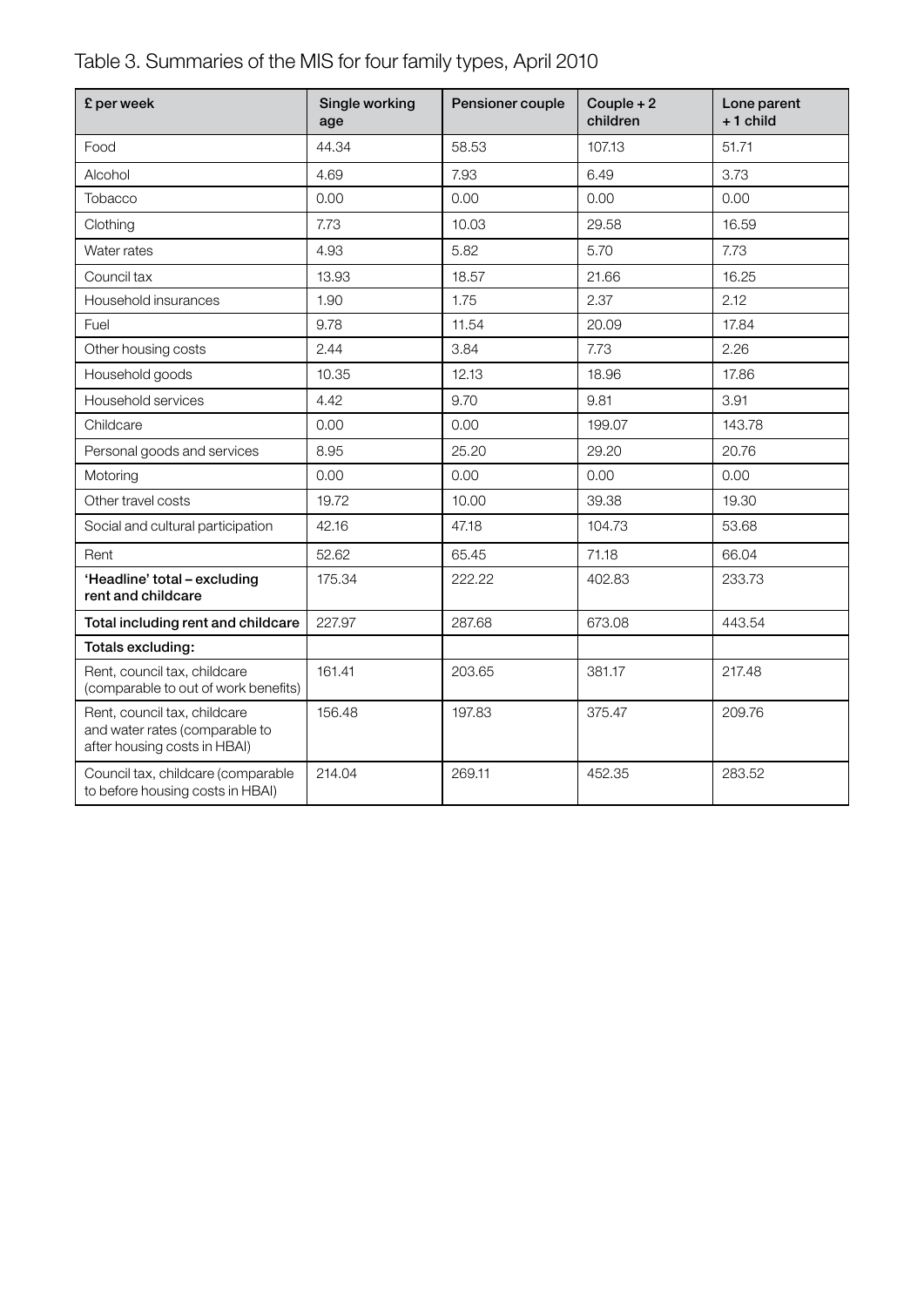#### **Comparison with benefits**

Tables 4, 5 and 6 update comparisons presented in the original MIS report. These key results show how minimum incomes compare to the current levels of benefits, the National Minimum Wage (NMW) and the official poverty line.

 As shown in Table 4, basic out of work benefits provide less than half of a minimum income for an adult with no children and about two-thirds for families with children. The safety net benefit for pensioners, Pension Credit, pays about enough for them to meet the

| £ per week                                       | Single working<br>age | Pensioner couple | Couple $+2$<br>children | Lone parent<br>$+1$ child |
|--------------------------------------------------|-----------------------|------------------|-------------------------|---------------------------|
| MIS excluding rent, council<br>tax and childcare | 161.41                | 203.65           | 381.17                  | 217.48                    |
| Income Support*/Pension Credit                   | 65.45                 | 207.19           | 235.29                  | 140.42                    |
| Difference (negative number<br>shows shortfall)  | $-95.96$              | 3.54             | $-145.88$               | $-77.06$                  |
| Benefit income as % of MIS                       | 41%                   | 102%             | 62%                     | 65%                       |

Table 4. MIS compared with out of work benefit income, April 2010

\*Including child benefit and child tax credit

MIS, provided that they claim it (which many eligible pensioners do not). The percentage of MIS provided by benefits fell for all these groups, by between one and three percentage points. This is partly because benefit rises of around 2 per cent were less than the inflation rate, and also because of the small additions in household needs identified in the MIS review.

#### **Required earnings, comparison with the minimum wage and the MIS living wage**

Previous MIS reports have noted that few families can expect to reach a minimum income as defined by MIS as a result of having one person working full time on the NMW. Table 5 shows that this remains the case in 2010, and indeed the gap between the NMW and the wage needed to reach the MIS has widened considerably.

|                                                   | Single working<br>age | One-earner<br>$couple + 2$<br>children | Two-earner<br>$couple + 2$<br>children | Lone parent<br>$+1$ child |
|---------------------------------------------------|-----------------------|----------------------------------------|----------------------------------------|---------------------------|
| MIS (including rent and council tax)              | 227.97                | 474.01                                 | 673.08                                 | 443.54                    |
| Gross earnings required                           | 276.85                | 560.52                                 | 570.11                                 | 238.84                    |
| Hourly wage rate                                  | 7.38                  | 14.95                                  | 7.60                                   | 6.37                      |
| Amount above the National<br>Minimum Wage, hourly | .58                   | 9.15                                   | 1.80                                   | 0.57                      |

Table 5. Gross earnings required to meet MIS (£ per week), April 2010

Note: assumes each earner works 37.5 hours a week. Childcare costs included for two-earner couple and lone parent. The Minimum Wage is £5.80 an hour in April 2010. (It will rise to £5.93 in October 2010.)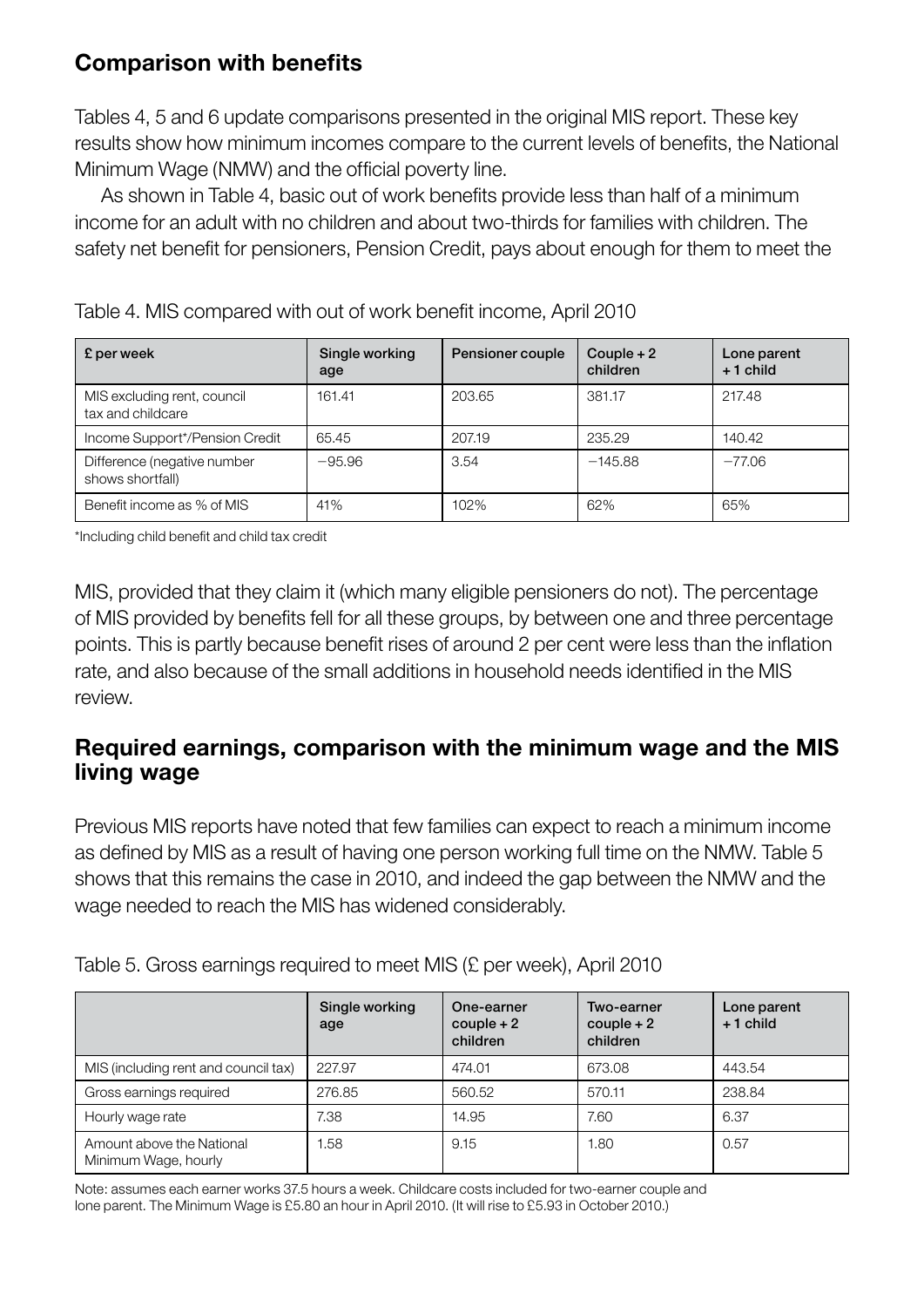The Minimum Wage rose by only just over 1 per cent in the year to April 2010. This contrasts with the rises in minimum net income requirements of between 2.5 and 6.5 per cent to reach MIS. This gap has been exacerbated by the government's freezing of two key allowances: the income above which workers pay tax and the income above which families with children start having tax credits withdrawn. This means that for each extra pound earned in 2010 compared to 2009, a family with children receiving tax credits will have only 30p more in net income. This helps explain why, for example, a couple with two children with both parents working full time now needs £7.60 an hour, 6 per cent more than last year when it was £7.14.

 Some of this rise in the living wage requirement could be reversed from 2011 onwards as the present government delivers its promise of an increased tax allowance. If inflation were again to be around 3 per cent in 2011, we can estimate that the £1000 rise in the tax allowance announced for April 2011 would make the living wage 27p lower than if tax allowances had only risen with inflation. However, for families with children, part of this gain will be lost by changes in the tax credit system. Despite a rise in child tax credits, a steeper 'tapering' of tax credits as income rises will produce a net loss for a family with two children, resulting in a rise of 15p in the living wage requirement. As costs rise with inflation, the freezing of child benefit could add another 4p. And if tax credit disregards are not raised with inflation, this could add another 6p. The total of 25p in rises in the living wage would roughly cancel out the 27p reduction associated with the raising of the tax allowance.

 In order to inform debates about the living wage, the Minimum Income Standard programme has developed a basis for estimating a living wage requirement based on MIS budgets. With the help of tax credits, a large proportion of families with and without children have a living wage requirement in a relatively narrow range. The household type at the top of this range is the two-earner couple with two children, where both parents work full time, and this family's requirement has been selected to represent the living wage. Thus, the MIS living wage for April 2010 is £7.60 an hour, which is at least enough for a single person (who requires £7.38), a couple without children (£5.10), with one child (£5.55) or with two children (£7.60) and a lone parent with one child (£6.37) . A fuller explanation of the basis for this, and a calculator to make adjustments in different parts of the country according to rent and council tax levels, can be found at http://www.minimumincomestandard.org/livingwage. htm.

 The required earnings figures in Table 5 also produce the 'headline' annual earnings required in order to meet a minimum income standard. These are now £14,436 for a single person and £29,227 for a one-earner couple with two children.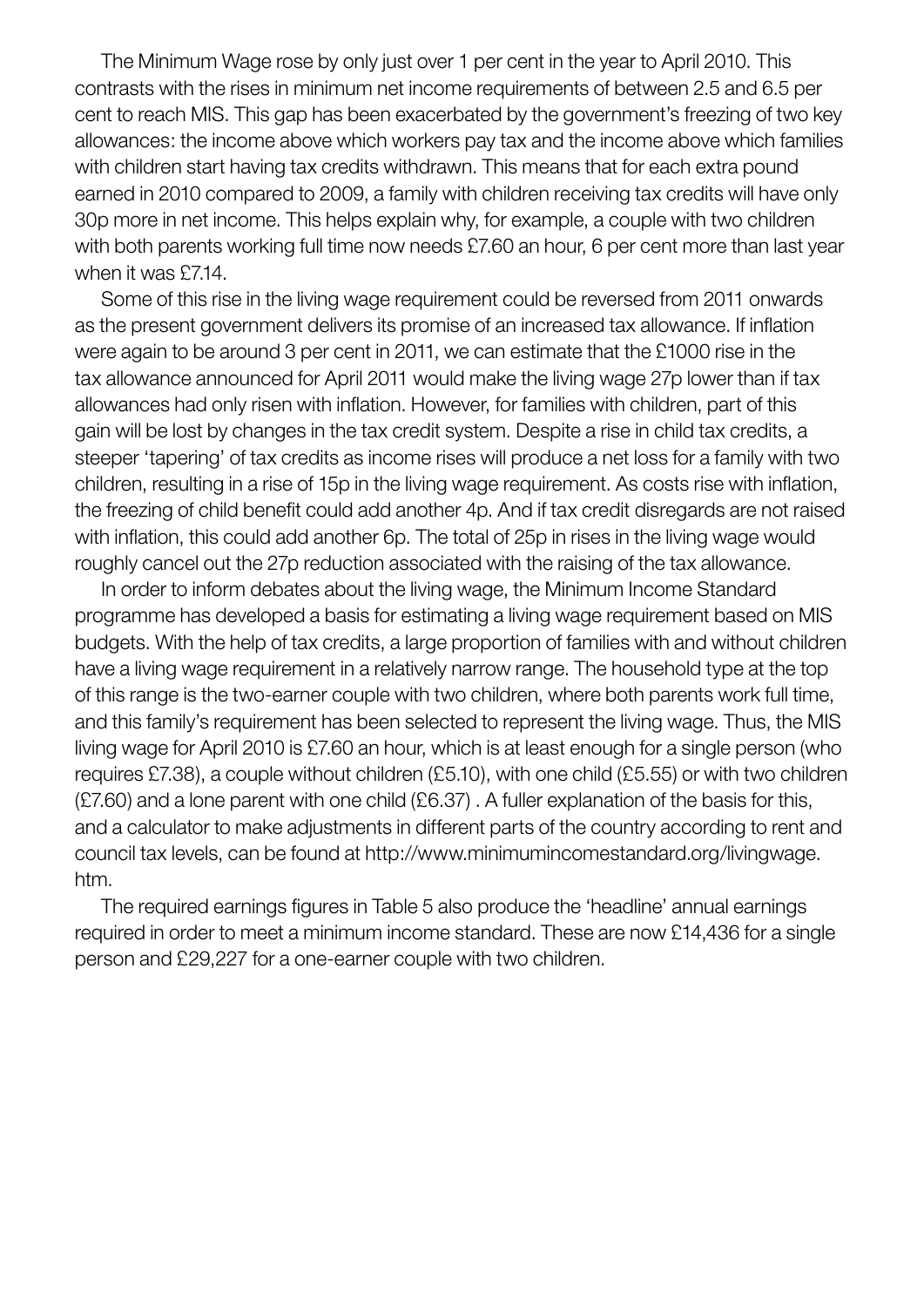#### **Comparison with the poverty line**

Finally, in order to compare MIS to the poverty line, Table 6 looks at the percentage of median income represented by an MIS budget. Previously, this has been based on an estimate of median income for the current year, derived from the latest income surveys, covering earlier years. However, such estimation is subject to considerable errors, especially in today's unstable economic circumstances. A more meaningful comparison is now possible, comparing the income and poverty figures published this year, which cover the period from April 2008 to March 2009 (Department for Work Pensions, 2010), with an average of the MIS figures for 2008 and 2009. These results are shown in Table 6.

|                                                               | Single working<br>age | Pensioner couple | Couple $+2$<br>children | Lone parent<br>$+1$ child |
|---------------------------------------------------------------|-----------------------|------------------|-------------------------|---------------------------|
| a) Before housing costs:<br>median income 2008/9              | 272.69                | 407              | 569.80                  | 354.09                    |
| MIS excluding childcare<br>and council tax                    | 201.54                | 253.45           | 428                     | 264.48                    |
| MIS as % of median                                            | 74%                   | 62%              | 75%                     | 75%                       |
| b) After housing costs:<br>median income 2008/9               | 198.94                | 343              | 480.20                  | 267.54                    |
| MIS excluding childcare, council<br>tax, water rates and rent | 143.64                | 182.37           | 351.91                  | 191.90                    |
| MIS as % of median                                            | 72%                   | 53%              | 73%                     | 72%                       |

Table 6. MIS compared to median income (£ per week), 2008/9

Note: MIS figures are an average of April 2008 and April 2009.

 These revised results confirm that most budgets are significantly above the 60 per cent median threshold that is taken as the official poverty line. (Our original estimate of these figures turned out to be very close to this more reliable calculation.) The one exception among all the family types in MIS is pensioner couples, whose minimum requirement after housing costs is slightly below the poverty line. However, even in this group, many will effectively require more than the 60 per cent median, because most pensioners live in houses rather than flats as assumed for the minimum, and this imposes extra costs such as heating.

 In 2010, it is likely that the percentages of median income required for MIS will be somewhat higher than those shown in Table 6. This is because the MIS level has risen significantly in a period when pay rises have been small or non-existent, and hence median incomes are not likely to have increased by much. This partly reflects the fact that the cost of a minimum income rose faster than general inflation over this period (see Chapter 2 above), but also indicates that someone on a minimum income will have to go without necessities as a result of any general cut in living standards unless their income rises in relation to the average income.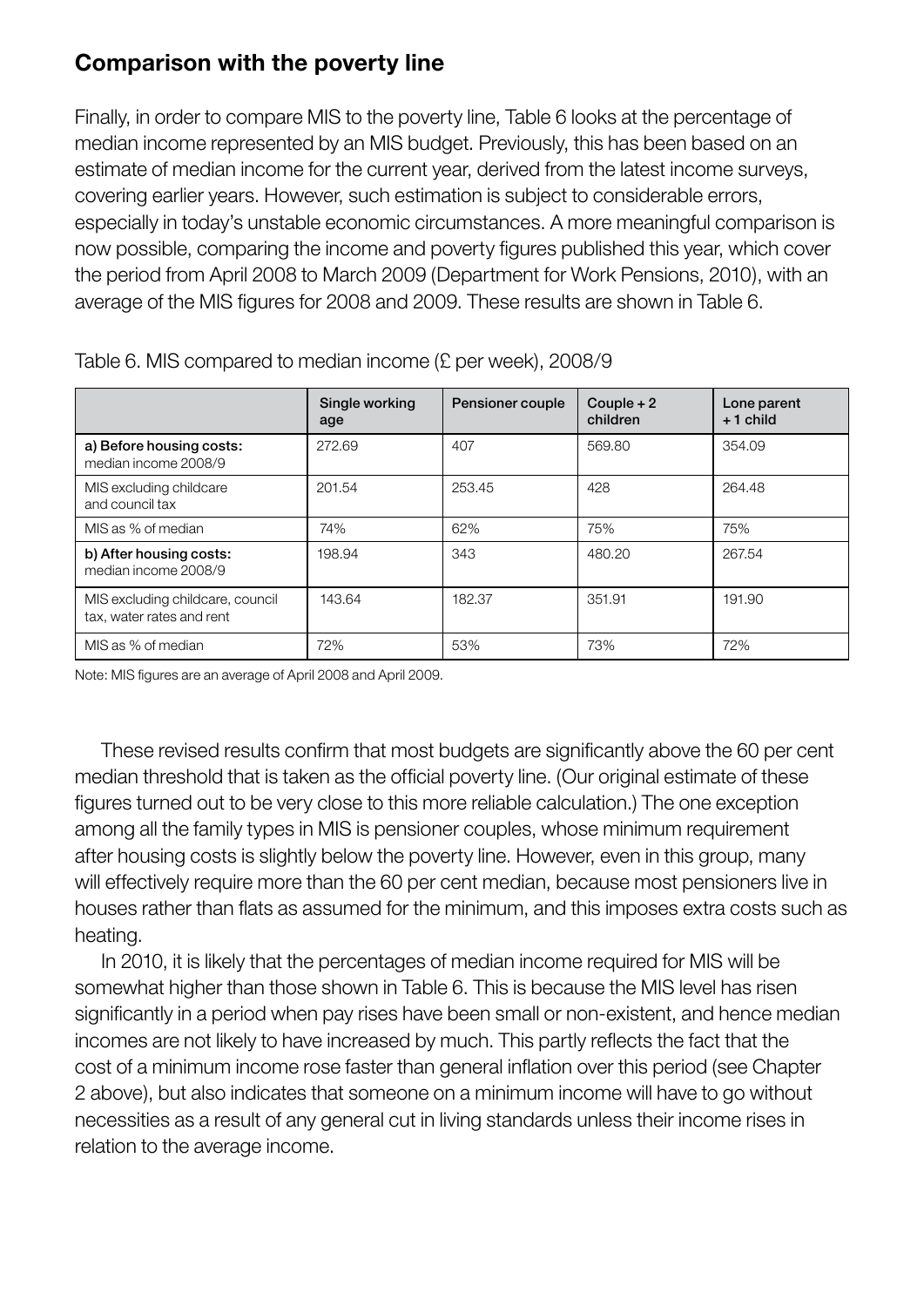### <span id="page-27-0"></span>**5 Conclusion**

The context of setting a minimum income standard for the UK has changed considerably in the short time since the first MIS research was published in 2008. People are no longer asking what is needed as a minimum to participate in an increasingly affluent society, but rather what areas of consumption remain essential in difficult economic times. Yet the evidence from the first review of the MIS budgets seems to indicate that the answers to the two questions are remarkably similar. The ways in which people define and identify necessities have not obviously been affected by the recession.

 This finding suggests that although many people are bound to experience enforced reductions in their standards of living as a result of the economic downturn, there is not so far an 'austerity effect' causing the threshold of acceptable living standards to be lowered. Nevertheless, there are signs from the research that people are thinking more carefully about consumption. Some people are asking themselves whether certain things that they may previously have taken for granted, like a foreign holiday, are really things that they could do without. But a foreign holiday was not seen as essential in the original MIS research, in which participants were already thoughtfully distinguishing 'wants' from 'needs'. The fact that today's groups are drawing this line at a similar point (e.g. you do need a holiday but it doesn't have to be abroad) suggests that MIS was slightly ahead of its time in focusing people's minds on what is really essential. The difference today is that more people are being forced to make these distinctions in their everyday lives rather than just in a research exercise.

 At the same time, other changes are taking place that could make things harder for some people on low incomes to afford a minimum standard of living. In several ways, this year's research is suggesting that people on low incomes are especially harshly affected by current economic trends and by the government's response to them.

 First, an important finding of MIS has been that the cost of a 'minimum' basket of goods and services has been going up faster than general inflation. This means that even where people on low incomes have had their incomes uprated by price indices, their living standards may have fallen. This report has shown a clear trend in that direction over the past decade that could have made someone over 10 per cent worse off even though official statistics show no change in their 'real' income.

 Second, the review revealed an example of where a new need, caused by changing technology, can impose significant extra expenses on someone on a minimum income. The cost of owning a computer and getting the Internet, included in the MIS budgets for the first time in 2010, may not seem great to most people. Yet for a single person living at the minimum, it causes a 2 per cent rise in required net income, and a 3 per cent rise in required earnings. At a time when pay rises are often not even keeping up with inflation, this makes it harder for such a person to live at a minimum acceptable level.

 Third, what may seem like small changes in the tax and benefits system can have a big impact on people at a minimum standard of living. In April 2010, the government did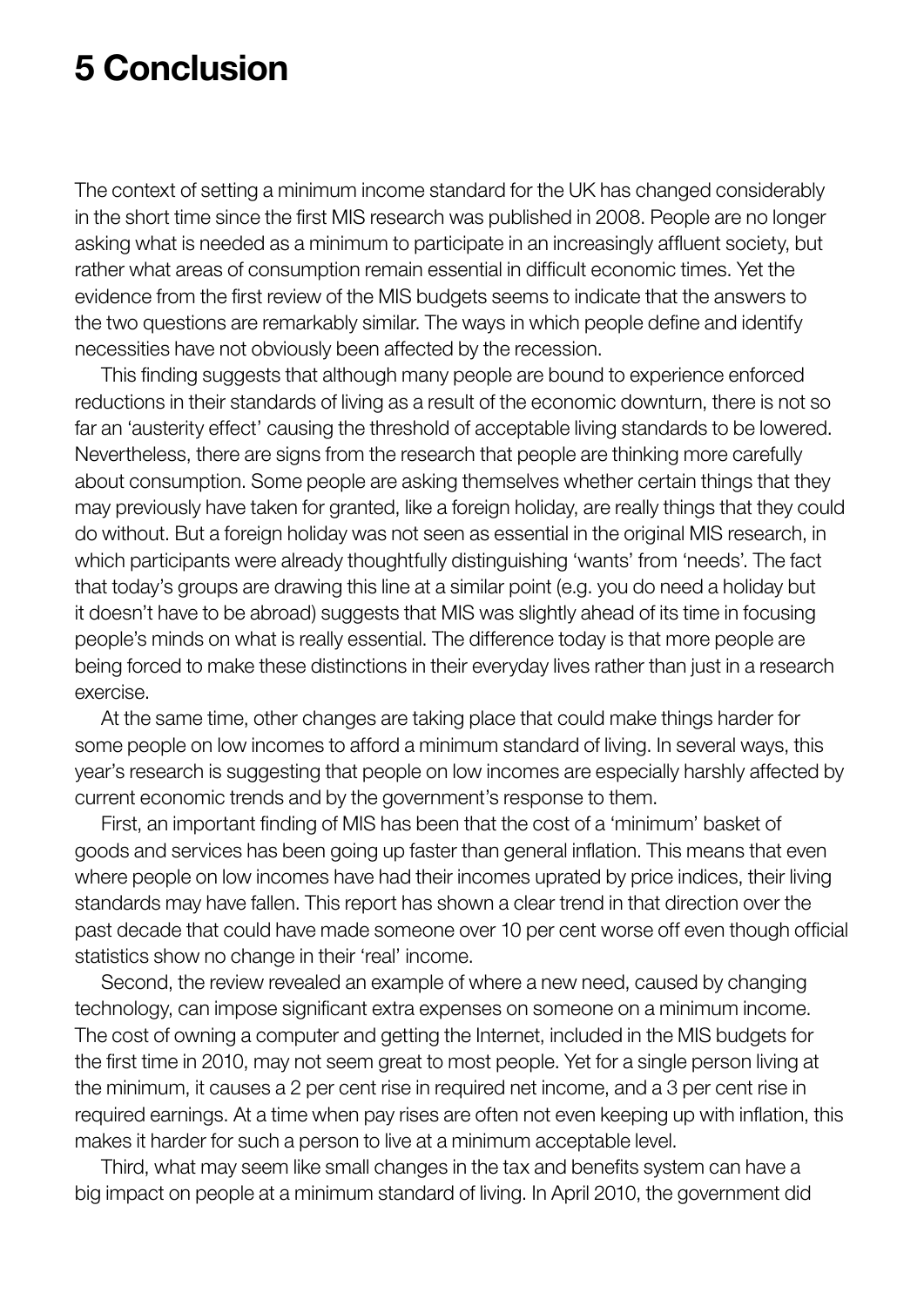not uprate income tax or tax credit thresholds. For low-income families with children in particular, this substantially increased the wage level needed to meet the growing cost of an MIS budget. With wage levels stagnating, the disposable income of low earners in relation to the minimum required was thus reduced. The incomes of people eligible for tax credits are in this way highly dependent on Budget decisions taken by the Treasury. The new government's policy of raising tax allowances will help some lower earners towards reaching the minimum income standard. However, steeper withdrawal rates of tax credits and a freezing of Child Benefit will partly offset this gain, which could potentially be wiped out completely for some families if income thresholds for tax credits also remain frozen. Unless these also rise at least with inflation, low earning families could find that what is given with one hand is taken away with the other.

 On entering Downing Street, the new Prime Minister said he wanted '… to make sure that my government always looks after the elderly, the frail, the poorest in our country.' People on low incomes remain highly vulnerable to the effects of today's difficult economic situation. The risk is that a growing number will find themselves below a minimum acceptable standard as defined by ordinary people. Without action to combat these effects, more people than ever could be excluded, for economic reasons, from feeling fully part of society.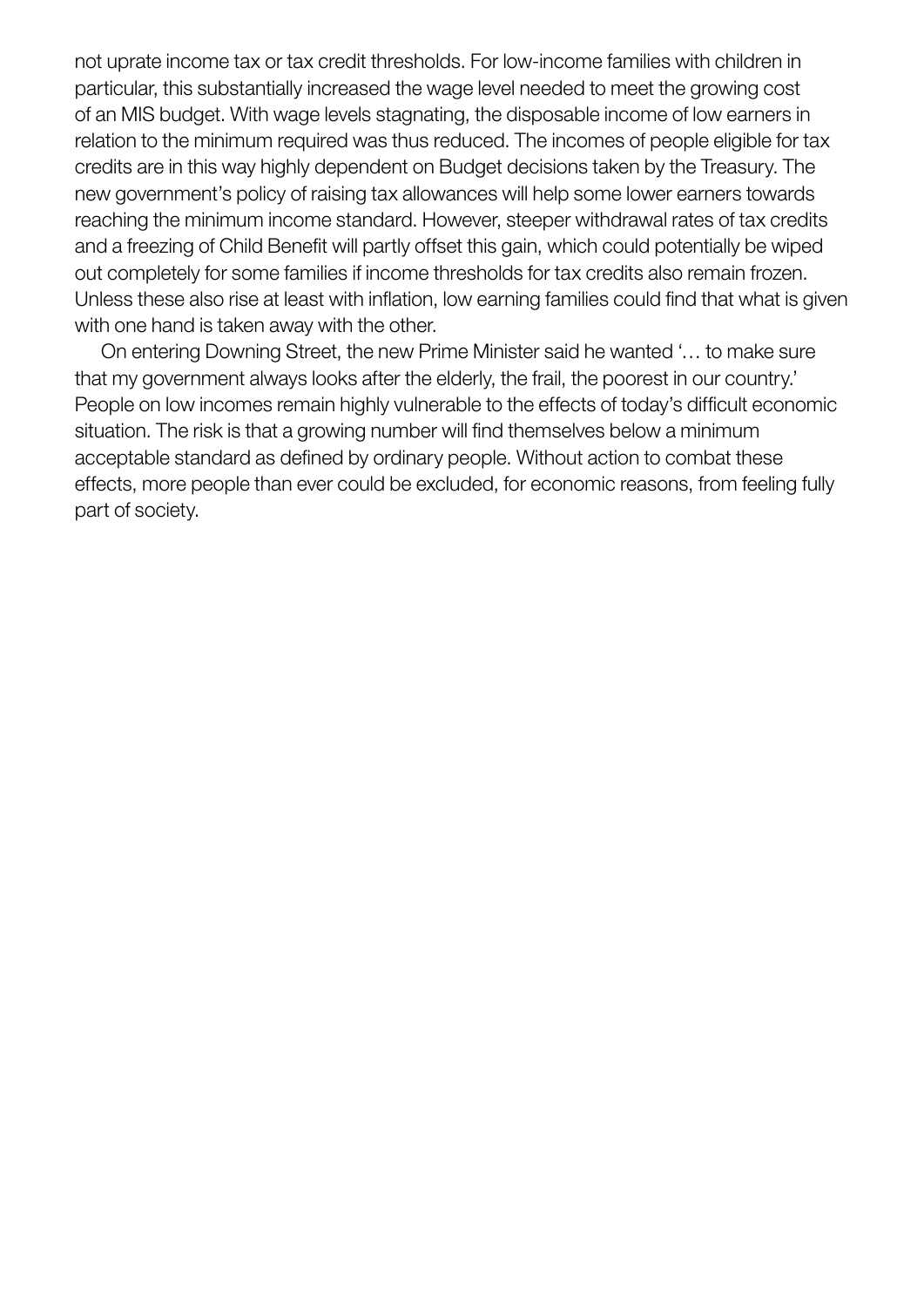# <span id="page-29-0"></span>**References**

Bradshaw, J., Middleton, S., Davis, A., Oldfield, N., Smith, N., Cusworth, L. and Williams, J. (2008) *A Minimum Income Standard for Britain – What People Think*. York: Joseph Rowntree Foundation.

Dataspring (website) 2010 http://www.dataspring.org.uk/outputs/ detail.asp?OutputID=204, accessed 11 May 2010.

Department for Work and Pensions (2010) *Households Below Average Income, 1994/5–2008–9*. http://research.dwp.gov.uk/asd/hbai.asp, accessed 20 May 2010.

Hirsch, D., Davis, A. and Smith, N. (2009) *A Minimum Income Standard for Britain in 2009*. York: Joseph Rowntree Foundation.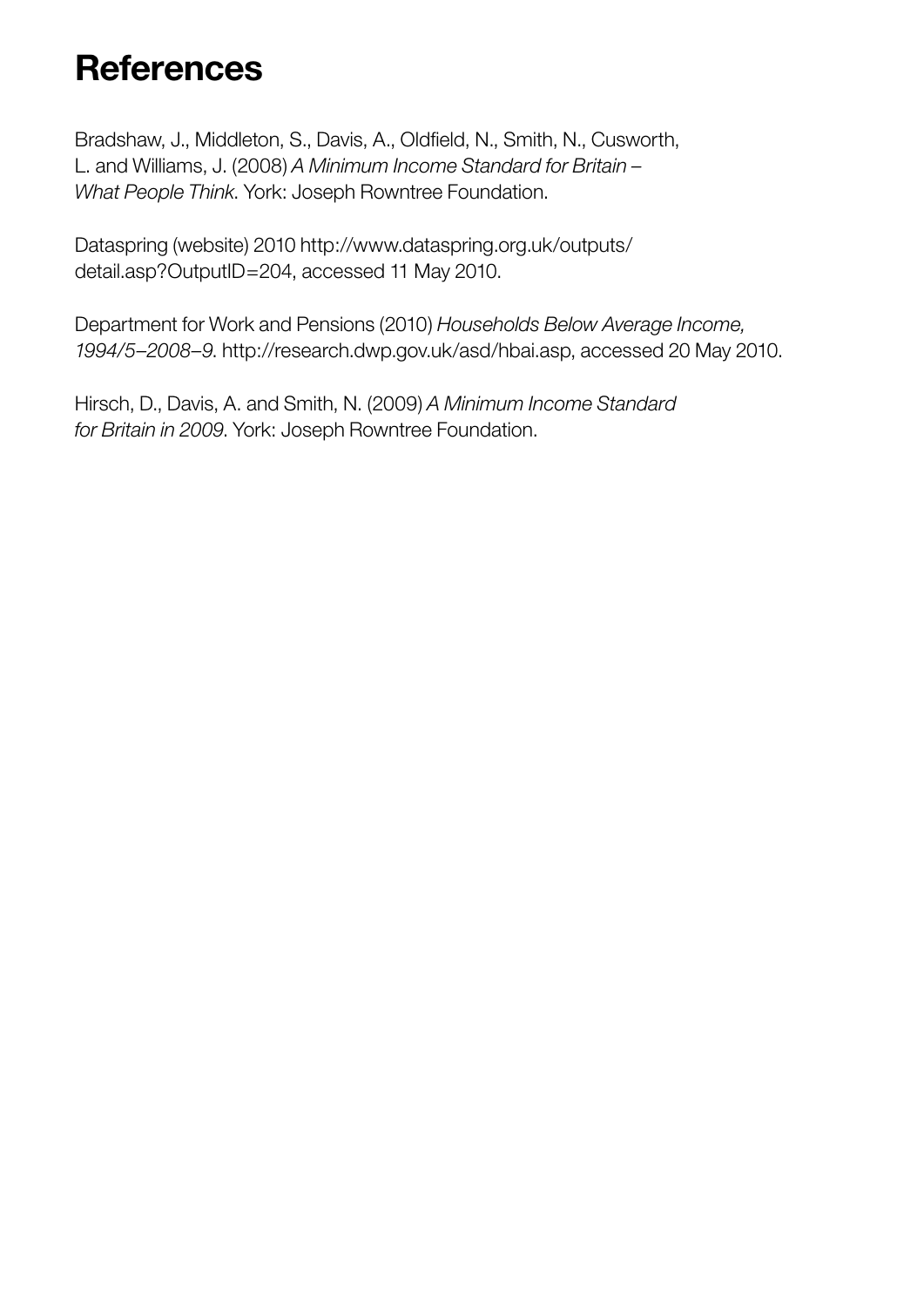The Joseph Rowntree Foundation has supported this project as part of its programme of research and innovative development projects, which it hopes will be of value to policy-makers, practitioners and service users. The facts presented and views expressed in this report are, however, those of the authors and not necessarily those of the Foundation.

Joseph Rowntree Foundation The Homestead 40 Water End York YO30 6WP www.jrf.org.uk

This report, or any other JRF publication, can be downloaded free from the JRF website (www.jrf.org.uk/publications/).

A CIP catalogue record for this report is available from the British Library.

© Loughborough University 2010

First published 2010 by the Joseph Rowntree Foundation All rights reserved. Reproduction of this report by photocopying or electronic means for non-commercial purposes is permitted. Otherwise, no part of this report may be reproduced, adapted, stored in a retrieval system or transmitted by any means, electronic, mechanical, photocopying, or otherwise without the prior written permission of the Joseph Rowntree Foundation.

ISBN: 978-185935-748-4

Designed by Draught Associates Project managed and typeset by Cambridge Publishing Management Ltd